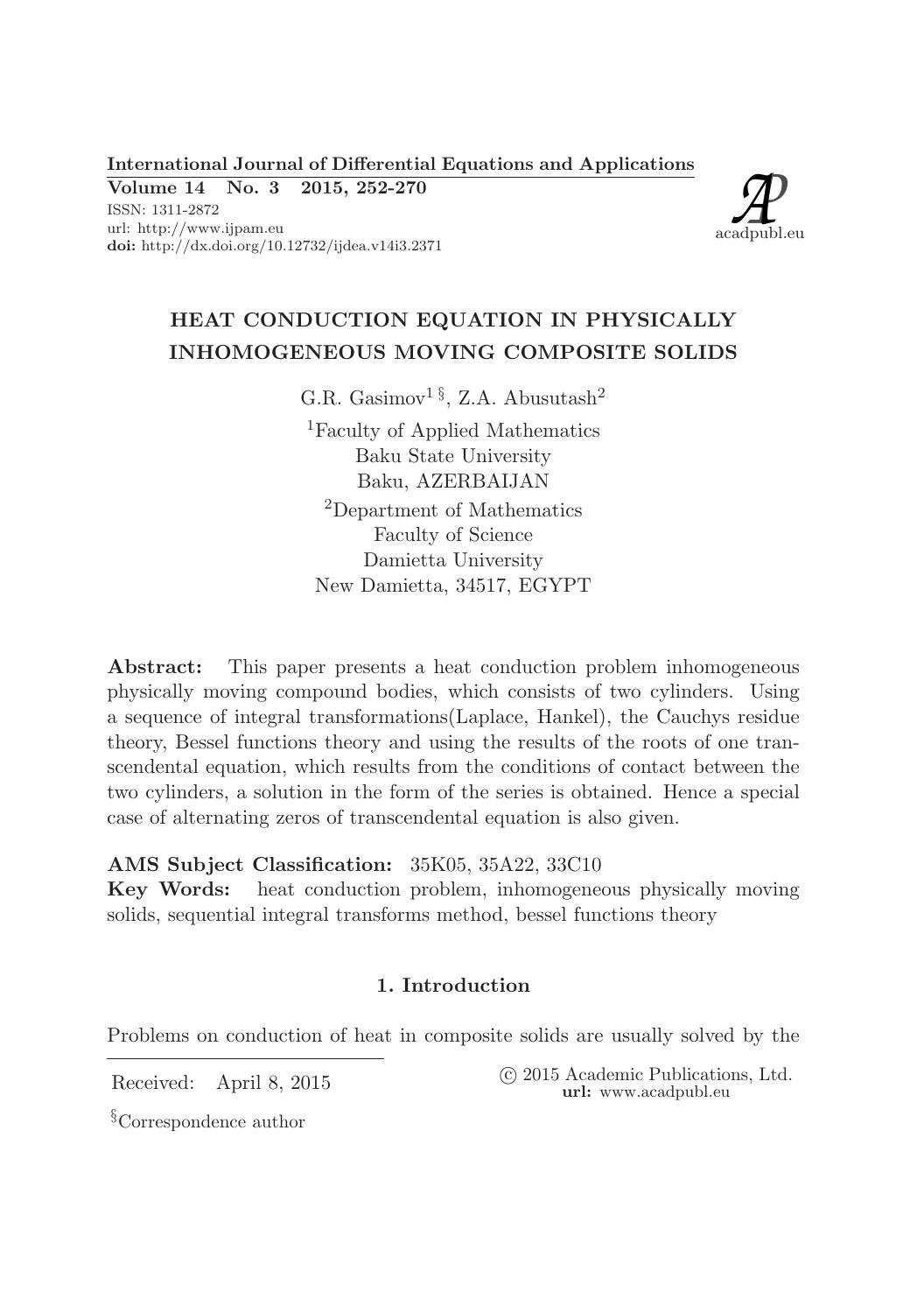sequence of integral transformations method. Thermal conductivity problem of the moving solid bodies which depends on two cylinders has been considered with few researchers among of them Carslaw and Jaeger [2]. A simple form of the thermal conductivity problem has been initiated almost a century ago, where many of simple moving and simple geometrical regionsand. All its earlier detailes have been summaried andgiven in Carslaw and Jaeger [2] and ozisik [3].In recent years, a number of the papers investigated the problem of heat conduction in the circul a hollow cylinder using a Maple11 program see Shahout et al.[4].Analytical solution of the problems thermal conduetivity of the moving bodies with finite size (in continuous and hollow cylinders and in parallelepipeds) is obtained by Gasimov et al. [5] , Lotarev [6] and Kuznetsova [7]. Kholodovskii [8] considers boundary value problems for linear differential equations in piecewise - homogenous cylinders into two half-cylinders by multilayer film,and these problems have a great importance in many engineering fields which intervention in the design of internal combustion engines, material in aviation, and the factories of the production of military. Our motivation in this paper is to investigate the problem of heat propagation in anisotropic composite solid with variable thermic features and with composite region which consists of two cylinders, and moves with velocity in the direction of z-axis. Also we use sequential of integral transformations like Laplace and Hankel transformations. Our idea is to choose appropriate integral transformation with respect to each variable which allows overcoming the main difficulty to find the desired solution with the help of inverse transformations.

#### 2. Formulation of the Problem

Consider the composite solid which consists of two parts; a hollow cylinder(  $a <$  $r < b, 0 < z < \ell_1$ ) and entire cylinder  $(0 < r < b, \ell_1 < z < \ell_1 + \ell_2)$ , which moves with velocity *v* in the direction of the axis oz where the heat flow is radial and cylindrically symmetric.At each of the parts the initial temperature is given,the interior wall of the hollow cylinder is maintained at zero temperature.It is also sometimes referred to as 'Newton's Law',and the external surface there happens radiation to the medium with zero temperature.

On the joining surface (for  $z = \ell_1$ ) there is no contact resistance. The formulation of this problem looks as follows:

$$
\frac{\partial T_1}{\partial t} = \varkappa_1 \left( \frac{\partial^2 T_1}{\partial r^2} + \frac{1}{r} \frac{\partial T_1}{\partial r} + \frac{\partial^2 T_1}{\partial z^2} \right) - \nu \frac{\partial T_1}{\partial z}, \quad a < r < b, \ 0 < z < \ell_1, \ t > 0, \ (1)
$$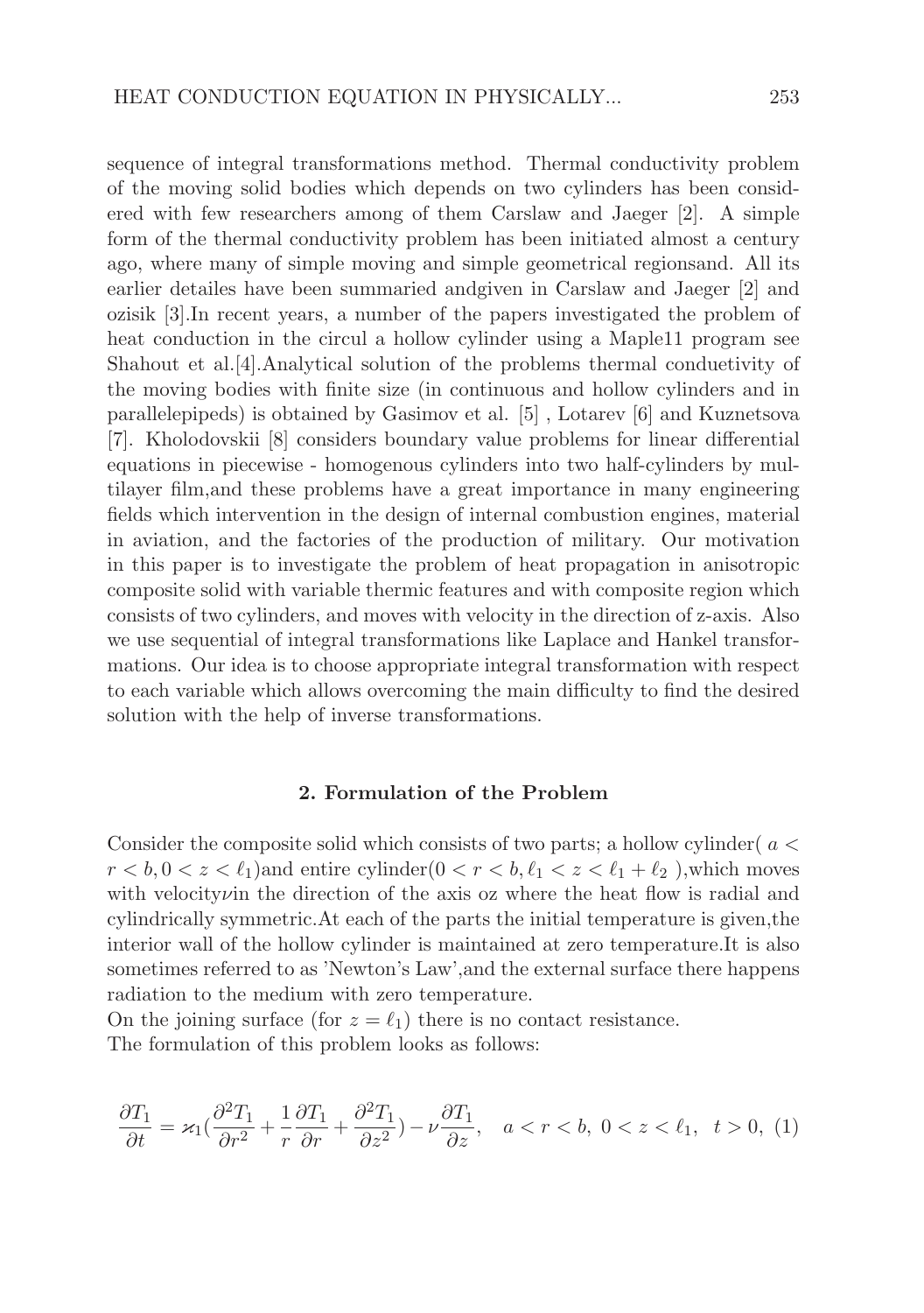

Figure 1: Composite solid which consists of a hollow and entire cylinder.

$$
T_1|_{t=0} = f_1(r, z), \tag{2}
$$

$$
T_1|_{r=a} = 0 , \ (\frac{\partial}{\partial r} + h_1)T_1|_{r=b} = 0,
$$
\n(3)

$$
(\frac{\partial}{\partial z} - g_1)T_1|_{z=0} = 0; \tag{4}
$$

$$
\frac{\partial T_2}{\partial t} = \varkappa_2 \left( \frac{\partial^2 T_2}{\partial r^2} + \frac{1}{r} \frac{\partial T_2}{\partial r} + \frac{\partial^2 T_2}{\partial z^2} \right) - \nu \frac{\partial T_2}{\partial z}, \quad 0 < r < b, \quad \ell_1 < z < \ell_1 + \ell_2, \quad t > 0,\tag{5}
$$

$$
T_2|_{t=0} = f_2(r, z), \tag{6}
$$

$$
(\frac{\partial}{\partial r} + h_2)T_2|_{r=b} = 0,\t\t(7)
$$

$$
(\frac{\partial}{\partial z} + g_2)T_2|_{z = \ell_1 + \ell_2} = 0, \qquad 0 < r < b,\tag{8}
$$

$$
T_2|_{z=\ell_1} = 0, \qquad 0 \le r < a. \tag{9}
$$

In the first part, if we assume that there is no contact resistance at the surface of separation  $z = \ell_1$  the boundary conditions become

$$
T_1|_{z=\ell_1} = T_2|_{z=\ell_1}, \qquad K_1 \frac{\partial T_1}{\partial z}|_{z=\ell_1} = K_2 \frac{\partial T_2}{\partial z}|_{z=\ell_1}, \quad a < r < b,\tag{10}
$$

where  $a$  and  $b$  are radii of the hollow cylinder and entire cylinder, respectively. In the first the region  $0 < z < \ell_1, T_1, \rho_1, c_1$  and  $\varkappa_1$  are the temperature, density, specific heat and diffusivity, where as  $T_2$ ,  $\rho_2$ ,  $c_2$  and  $\varkappa_2$  for the corresponding quantities in  $\ell_1 < z < \ell_1 + \ell_2$ , where  $K_1, K_2$  are the thermal conductivity of the substance, that move with velocity  $\nu$  is constant, and  $h_1, h_2, g_1, g_2$  are the coefficient of surface heat transfer are constants, and  $f_1(r, z)$  and  $f_2(r, z)$  are given functions.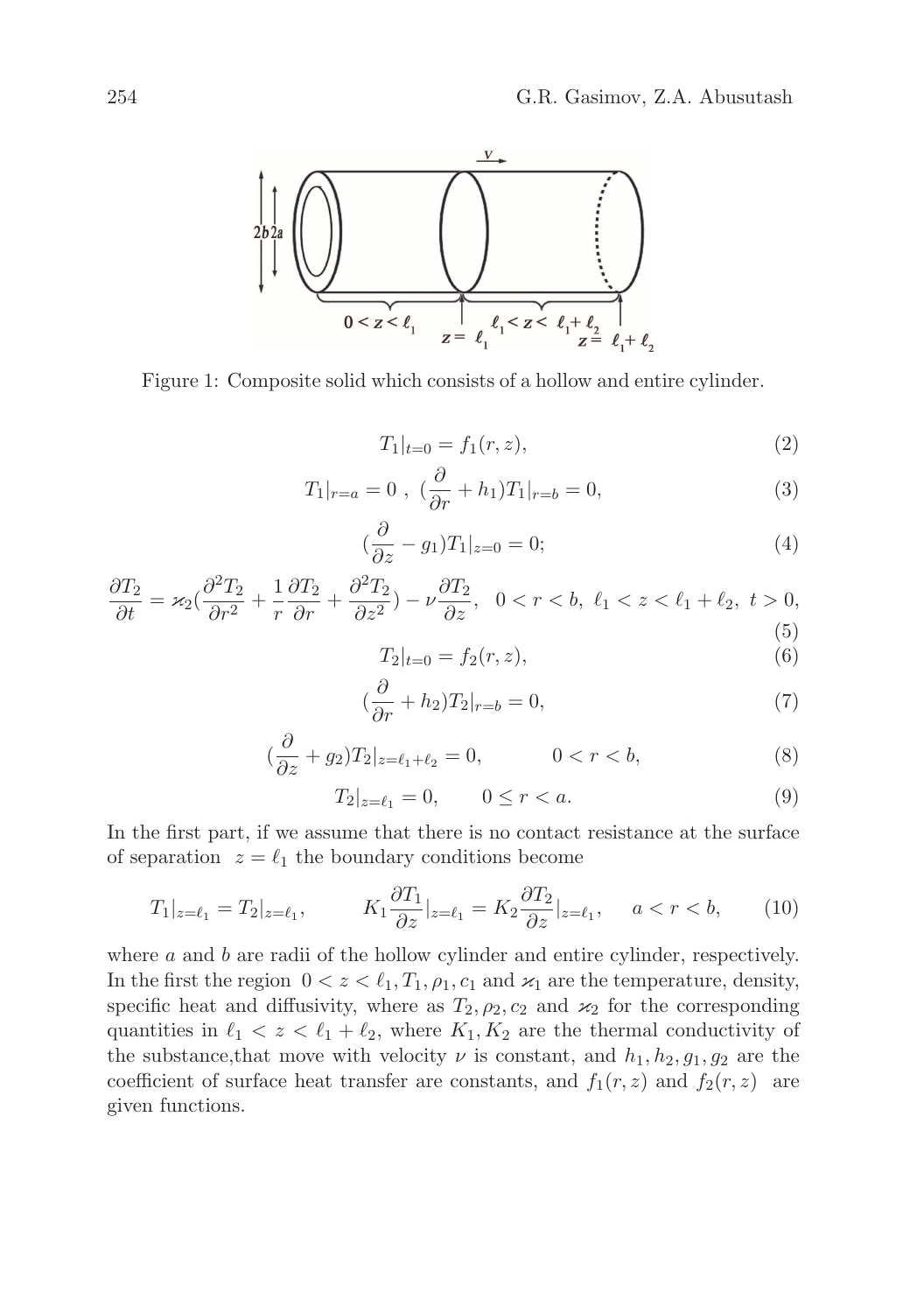### 3. Solving Method

Using successive transformations, the solution is organized follows. The first stage: We apply the Laplace transform with respect to  $t$  namely:

$$
\widetilde{T}_i \equiv \widetilde{T}_i(r, z; p) = \int_0^\infty e^{-pt} T_i(r, z, t) dt , (Re(p) > 0), i = 1, 2.
$$

The subsidiary equation is

$$
\varkappa_1(\frac{\partial^2 \widetilde{T}_1}{\partial r^2} + \frac{1}{r} \frac{\partial \widetilde{T}_1}{\partial r} + \frac{\partial^2 \widetilde{T}_1}{\partial z^2}) - \nu \frac{\partial \widetilde{T}_1}{\partial z} - p\widetilde{T}_1 = -f_1(r, z), \quad a < r < b, \quad 0 < z < \ell_1,
$$
\n(11)

with

$$
\widetilde{T}_1|_{r=a} = 0, \qquad (\frac{\partial}{\partial r} + h_1)\widetilde{T}_1|_{r=b} = 0, \qquad (12)
$$

$$
(\frac{\partial}{\partial z} - g_1)\widetilde{T}_1|_{z=0} = 0,
$$
\n(13)

$$
\varkappa_2(\frac{\partial^2 \widetilde{T}_2}{\partial r^2} + \frac{1}{r} \frac{\partial \widetilde{T}_2}{\partial r} + \frac{\partial^2 \widetilde{T}_2}{\partial z^2}) - \nu \frac{\partial \widetilde{T}_2}{\partial z} - p\widetilde{T}_2 = -f_2(r, z),
$$
  
0 < r < b, \ell\_1 < z < \ell\_1 + \ell\_2, (14)

with

$$
(\frac{\partial}{\partial r} + h_2)\widetilde{T}_2|_{r=b} = 0,
$$
\n(15)

$$
(\frac{\partial}{\partial z} + g_2)\widetilde{T}_2|_{z=\ell_1+\ell_2} = 0, \quad 0 < r < b,\tag{16}
$$

$$
\widetilde{T}_2|_{z=\ell_1} = 0, \quad 0 \le r < a. \tag{17}
$$

At the junction  $z = \ell_1$  the boundary conditions there are

$$
\widetilde{T}_1|_{z=\ell_1} = \widetilde{T}_2|_{z=\ell_1}, \quad K_1 \frac{\partial \widetilde{T}_1}{\partial z}|_{z=\ell_1} = K_2 \frac{\partial \widetilde{T}_2}{\partial z}|_{z=\ell_1}, \quad a < r < b,\tag{18}
$$

The second stage: Applying the Hankel transform to Eq.(11) - Eq.(13) in  $a < r < b$ . The problem is transformed in to

$$
\varkappa_1(-\lambda^2 \overline{\widetilde{T}}_1 + \frac{d^2 \overline{\widetilde{T}}_1}{dz^2}) - \nu \frac{d\overline{\widetilde{T}}_1}{dz} - \rho \overline{\widetilde{T}}_1 = -\overline{f}_1(z), \quad 0 < z < \ell_1,\tag{19}
$$

$$
\left(\frac{d}{dz} - g_1\right) \overline{\tilde{T}}_1|_{z=0} = 0,
$$
\n(20)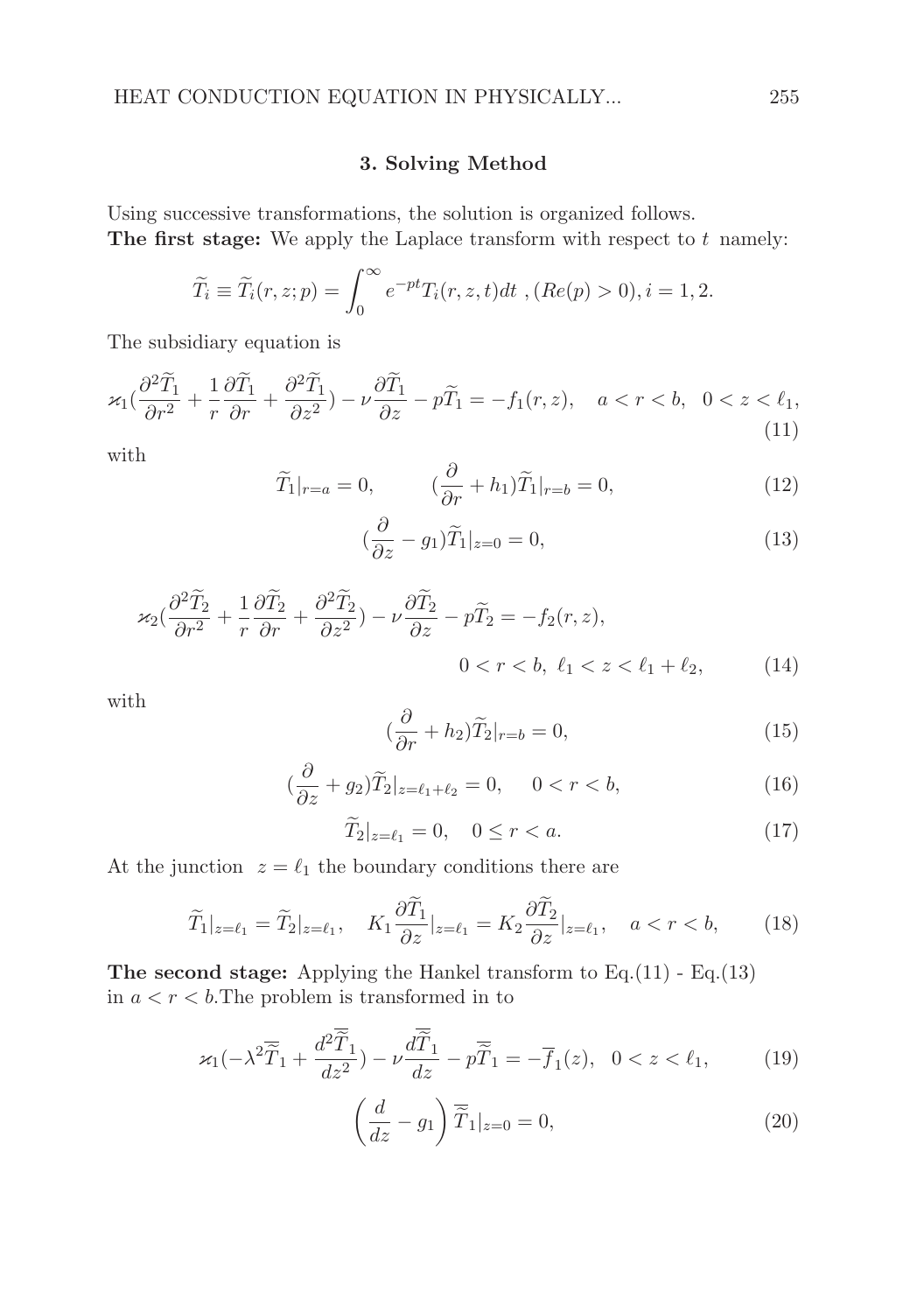writing  $\overline{\widetilde{T}}_1$  for the Hankel transform of  $\overline{\widetilde{T}}_1$  with respect to r, we have

$$
\overline{\widetilde{T}}_1 \equiv \overline{\widetilde{T}}_1(z; p, \eta) = \int_a^b r \widetilde{T}_1(r, z, p) \overline{K}_{\eta}^{(1)}(r) dr.
$$

$$
(\overline{f}_1(z) = \int_a^b r f_1(r, z) \overline{K}_{\eta}^{(1)}(r) dr).
$$

 $\overline{K}_n^{(1)}$  $\eta^{(1)}(r)$  is consider the solution of the spectral problem of Bessel's equation.

$$
\frac{d^2\overline{K}^{(1)}}{dr^2} + \frac{1}{r}\frac{d\overline{K}^{(1)}}{dr} + \lambda^2 \overline{K}^{(1)} = 0, \qquad a < r < b \tag{21}
$$

$$
\overline{K}^{(1)}|_{r=a} = 0, \qquad (\frac{d\overline{K}^{(1)}}{dr} + h_1 \overline{K}^{(1)})|_{r=b} = 0.
$$
 (22)

The general solution of  $Eq.(21)$  is:

$$
\overline{K}^{(1)}(r) = A_0 J_0(\lambda r) + B_0 Y_0(\lambda r);
$$

where  $J_0, Y_0$  are Bessel functions of zero order  $A_0$  and  $B_0$  are arbitrary constants. The unknowns  $A_0$  and  $B_0$  are to be found from Eq.(22), as follows:

$$
A_0 J_0(\lambda a) + B_0 Y_0(\lambda a) = 0,
$$
  
\n
$$
A_0 [\lambda J'_0(\lambda b) + h_1 J_0(\lambda b)] + B_0 [\lambda Y'_0(\lambda b) + h_1 Y_0(\lambda b)] = 0.
$$
\n(23)

So, eigenvalues of the spectral problem Eq.(21) and Eq.(22) are obtained from the determinant system Eq.(23):

$$
\begin{vmatrix} J_0(\lambda a) & Y_0(\lambda a) \\ \lambda J'_0(\lambda b) + h_1 J_0(\lambda b) & \lambda Y'_0(\lambda b) + h_1 Y_0(\lambda b) \end{vmatrix} = 0
$$

or

$$
h_1\left[J_0(\lambda a)Y_0(\lambda b) - J_0(\lambda b)Y_0(\lambda a)\right] + \lambda\left[J_1(\lambda b)Y_0(\lambda a) - J_0(\lambda a)Y_1(\lambda b)\right] = 0. \tag{24}
$$

The roots of Eq.(24) are all real and simple; we need to prove the following theorem:

**Theorem**(Type theorem Dixon's[1]):If  $AD = BC$ , then the positive zeros of  $AY_0(x)$  +  $BxY'_0(x)$  are interlaced with those of  $CJ_0(x) + DxJ'_0(x)$ . To prove this theorem, we enter a function in the following form

$$
\varphi(x) = \frac{C J_0(x) + D x J_0'(x)}{A Y_0(x) + B x Y_0'(x)},
$$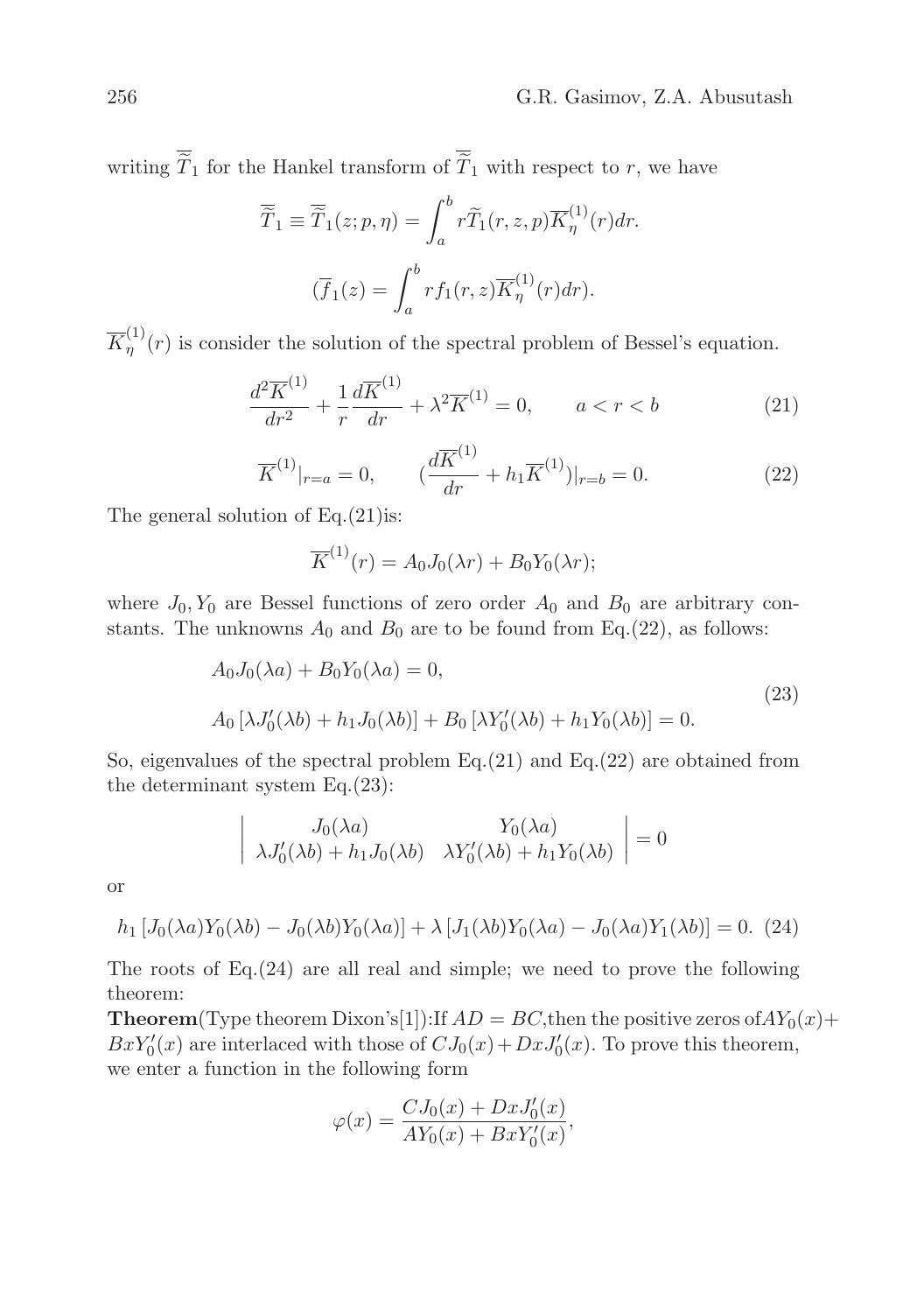let us denote  $d \equiv [AY_0(x) + BxY'_0(x)]^2$  and we need to prove that this an increasing function or is decreasing function between any two consecutive zeros of the denominator. Then

$$
\varphi'(x) = \frac{1}{d} \{ [(C+D)J'_0(x) + DxJ''_0(x)] [AY_0(x) + BxY'_0(x)]
$$
  
\n
$$
- [CJ_0(x) + DxJ'_0(x)] [(A+B)Y'_0(x) + BxY''_0(x)] \}
$$
  
\n
$$
= \frac{1}{d} \{ [(C+D)J'_0(x) - DJ'_0(x) - DxJ_0(x)] [AY_0(x) + BxY'_0(x)]
$$
  
\n
$$
- [CJ_0(x) + DxJ'_0(x)] [(A+B)Y'_0(x) - BY'_0(x) - BxY_0(x)] \}
$$
  
\n
$$
= \frac{1}{dx} \left\{ \frac{2}{\pi} [AC + BDx^2] + [BC - AD] [x^2J_0(x)Y_0(x) + J'_0(x)Y'_0(x)] \right\}.
$$

$$
BC - AD = 0 \implies \exists S : \frac{A}{C} = \frac{B}{D} \equiv S \implies A = C \cdot S, B = D \cdot S \implies
$$

If  $S > 0$ , then  $AC = C^2 \cdot S > 0$  and  $BD = D^2 \cdot S > 0$ , if  $S < 0$ , then  $AC < 0$ ,  $BD < 0$ . So form the sign of  $\varphi'(x)$  fixed, between any two zeros consecutive for the denominator . Again, we next use this theorem to rewrite  $Eq.(24)$  as

$$
\frac{J_0(\beta x)}{Y_0(\beta x)} = \frac{h_1 b J_0(x) + x J_0'(x)}{h_1 b Y_0(x) + x Y_0'(x)} \quad , where \quad \beta \equiv \frac{a}{b}, \quad x \equiv \lambda b. \tag{25}
$$

Using this theorem for the right hand side of Eq.(25) at  $A = C = h_1b$ ,  $B = D = 1$ , and using the properties of Bessel function known  $J_0$ ,  $Y_0$  [1], it produces all roots of equation Eq.(24) are all real, simple and have an infinite numbers. Now in the special case for Eq.(24, we calculated using program Maple and part of this programming and suppose that the thickness of the cylinder  $10^{-3}m^2$ . To consider that the center material and the cylinder material are silver  $(K_1 = 1.00, h_1 = 0.07)$ . Calculating the roots of the equation Eq.(24) and can be rewritten in Maple language, as well as taken the values to  $a = 1, b =$ 2,we obtain the following [4]:

restart;

$$
\Phi : = unapply(\lambda \cdot (BesselJ(0, \lambda) \cdot \frac{\partial}{\partial \lambda}(BesselY(0, 2 \cdot \lambda)))
$$
  
\n- BesselY(0, \lambda) \cdot \frac{\partial}{\partial \lambda}(BesselJ(0, 2 \cdot \lambda))) + 0.07 \cdot (BesselJ(0, \lambda))  
\n\cdot BesselY(0, 2 \cdot \lambda) - BesselY(0, \lambda) \cdot BesselJ(0, 2 \cdot \lambda))) : \Phi(0);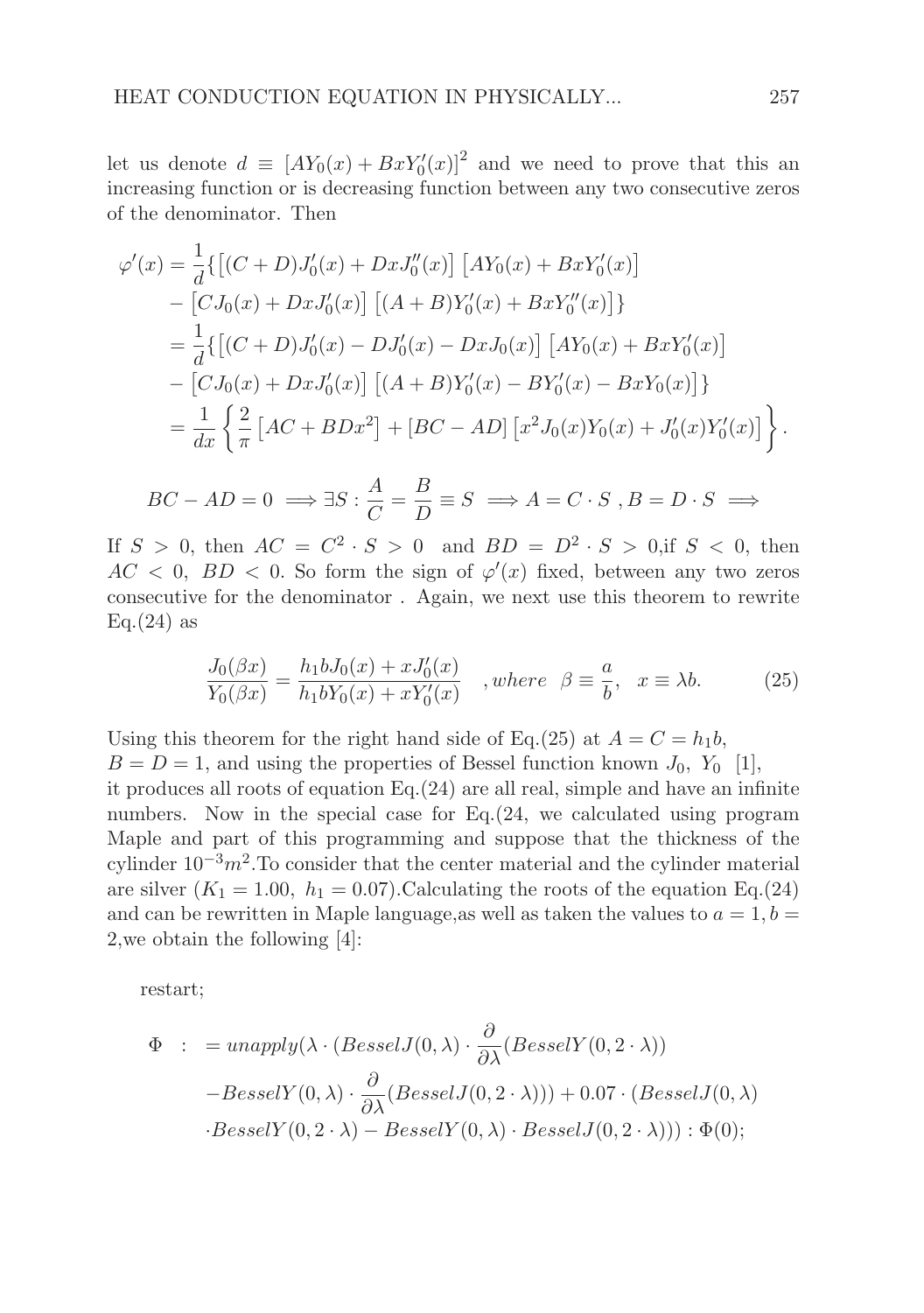$$
\lambda(-2BesselJ(0,\lambda)BesselY(1,2\lambda) + 2BesselY(0,\lambda)BesselJ(1,2\lambda))
$$
  
+0.07BesselJ(0,\lambda)BesselY(0,2\lambda) - 0.07BesselY(0,\lambda)BesselJ(0,2\lambda)

$$
lambda[1,1] := fsolve(\Phi(1), \lambda, 1..2)
$$

$$
1.3886\\
$$

for k from 2 to 10 do lambda $[1, k] := \text{fsolve}(\Phi(1), \lambda, \% + \pi, \% + 2 \cdot \pi)$  od

$$
4.6534\; , \; 7.8186\; , \; 10.970\; , \; 14.117\; , \; 17.262 \\ 20.406\; , \; 23.550\; , \; 26.693\; , \; 29.835
$$

The two solutions of the equations can be found as:

$$
A_0 = \lambda_{1,\eta} Y'_0(\lambda_{1,\eta} b) + h_1 Y_0(\lambda_{1,\eta} b) ,
$$
  
\n
$$
B_0 = -\lambda_{1,\eta} J'_0(\lambda_{1,\eta} b) - h_1 J_0(\lambda_{1,\eta} b) .
$$

Therefore one can be consider the following functions as eigenfunctions for problems Eq.(21)-Eq.(22):

$$
\Phi_{1,\eta}(r) = [\lambda_{1,\eta} Y_0'(\lambda_{1,\eta} b) + h_1 Y_0(\lambda_{1,\eta} b)] J_0(\lambda_{1,\eta} r) - [\lambda_{1,\eta} J_0'(\lambda_{1,\eta} b) + h_1 J_0(\lambda_{1,\eta} b)] Y_0(\lambda_{1,\eta} r),
$$

that is to say the kernel can be found from a relation:

$$
\overline{K}_{\eta}^{(1)}(r) = \frac{1}{N_{1,\eta}} \Phi_{1,\eta}(r),
$$

where

$$
N_{1,\eta} = \int_{a}^{b} r \left[\Phi_{1,\eta}(r)\right]^2 dr.
$$

Thus, our solution for Eq.(19)-Eq.(20) is in the form

$$
\overline{\widetilde{T}}_{1,\eta}(z;p,\eta) = e^{\nu z/(2\varkappa_1)} \left[\frac{2}{\omega_1 - q_{1,\eta}} \left(\omega_1 \sinh q_{1,\eta} z - q_{1,\eta} \cosh q_{1,\eta} z\right) A_{1,\eta}\right]
$$

$$
-\frac{1}{\varkappa_1 q_{1,\eta}} \int_0^z e^{-\nu \zeta/(2\varkappa_1)} \sinh q_{1,\eta}(z-\zeta) \cdot \overline{f}_{1,\eta}(\zeta) d\zeta
$$

where

$$
q_{1,\eta}^2 \equiv \left[ p + (\varkappa_1 \lambda_{1,\eta}^2 + \frac{\nu^2}{4\varkappa_1}) \right] / \varkappa_1, \qquad \omega_1 \equiv \frac{\nu}{2\varkappa_1} - g_1,
$$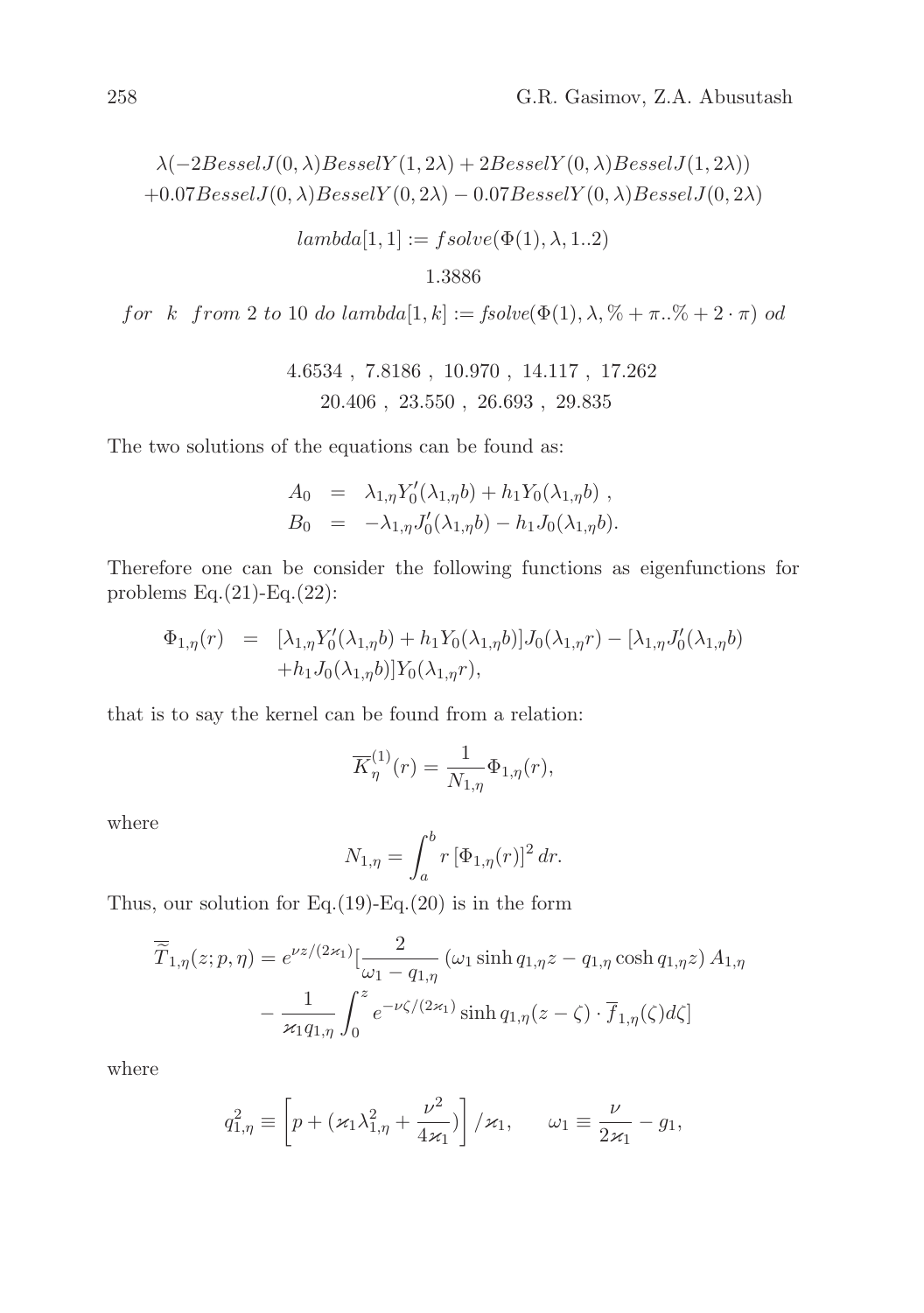### $A_{1,\eta}$  are arbitrary constants.

The third stage: Applying the zero-order Hankel transform with respect to r to Eq.(14)-Eq.(16). This gives

$$
\varkappa_2(-\lambda^2 \overline{\widetilde{T}}_2 + \frac{d^2 \overline{\widetilde{T}}_2}{dz^2}) - \nu \frac{d\overline{\widetilde{T}}_2}{dz} - p\overline{\widetilde{T}}_2 = -\overline{f}_2(z) , \qquad \ell_1 < z < \ell_1 + \ell_2, \quad (26)
$$

$$
\left(\frac{d}{dz} + g_2\right) \overline{\tilde{T}}_2|_{z=\ell_1+\ell_2} = 0,
$$
\n(27)

where  $\overline{\widetilde{T}}_2$  is the Hankel transform, by kernel for  $\overline{K}_{\eta}^{(2)}$  $n^{(2)}(r)$  namely:

$$
\overline{\widetilde{T}}_2 \equiv \overline{\widetilde{T}}_2(z;p,\eta) = \int_0^b r \widetilde{T}_2(r,z;p) \overline{K}_{\eta}^{(2)}(r) dr.
$$

$$
(\overline{f}_2(z) = \int_0^b r f_2(r,z) \overline{K}_{\eta}^{(2)}(r) dr.
$$

 $\overline{K}_n^{(2)}$  $\binom{a}{n}(r)$  is considered as a solution of the spectral problem:

$$
\frac{d^2\overline{K}^{(2)}}{dr^2} + \frac{1}{r}\frac{d\overline{K}^{(2)}}{dr} + \lambda^2 \overline{K}^{(2)} = 0, \qquad 0 < r < b,\tag{28}
$$

$$
\overline{K}^{(2)}|_{r=0} < \infty, \qquad (\frac{d\overline{K}^{(2)}}{dr} + h_2 \overline{K}^{(2)})|_{r=b} = 0.
$$
 (29)

The eigenvalues  $\lambda_{2,\eta}^2$  for the problems Eq.(28)-Eq.(29), can be obtained from the equation:

$$
\lambda J_0'(\lambda b) + h_2 J_0(\lambda b) = 0.
$$
\n(30)

It is known that at[1] the roots of Eq.(30) are all real,simple and have an infinite numbers.  $\overline{K}_n^{(2)}$  $\binom{2}{\eta}(r)$  the kernels is calculated from the relation

$$
\overline{K}_{\eta}^{(2)}(r) = \frac{1}{N_{2,\eta}} J_0(\lambda_{2,\eta}r),
$$

where

$$
N_{2,\eta} = \int_0^b r J_0^2(\lambda_{2,\eta} r) dr = \frac{b^2}{2\lambda_{2,\eta}^2} (h_2^2 + \lambda_{2,\eta}^2) J_0^2(\lambda_{2,\eta} b).
$$

Thus, the solution of the problem Eq.  $(26)$ -Eq.  $(27)$  takes the form:

$$
\overline{\widetilde{T}}_{2,\eta}(z,p,\eta) = e^{\nu z/(2\varkappa_2)} \{ \frac{2e^{(\ell_1+\ell_2)q_{2,\eta}}}{\omega_2 - q_{2,\eta}} [\omega_2 \sinh q_{2,\eta}(z - (\ell_1 + \ell_2))
$$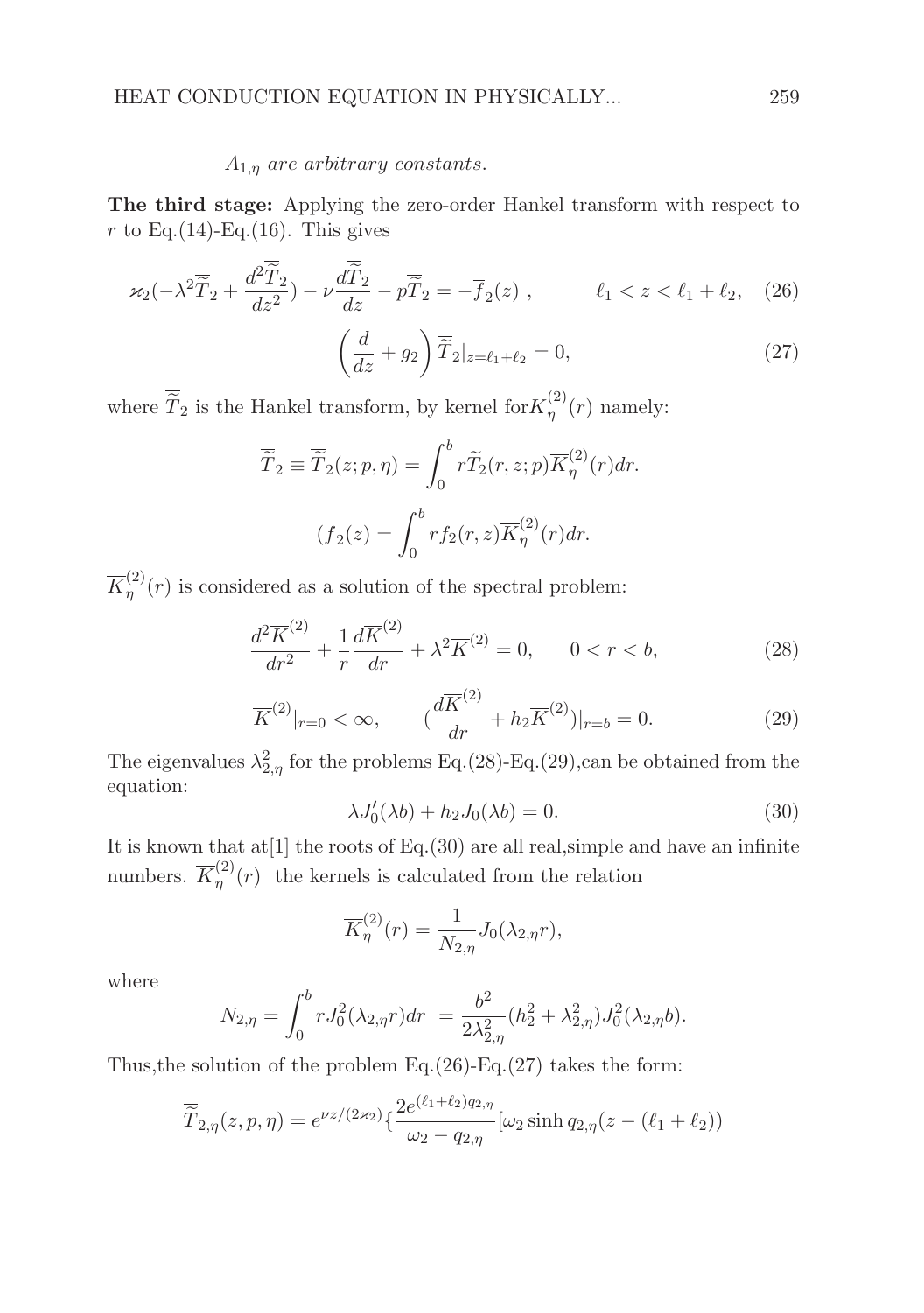$$
- q_{2,\eta} \cosh q_{2,\eta}(z - (\ell_1 + \ell_2)) d_{2,\eta} + \frac{1}{\varkappa_2 q_{2,\eta}} \cdot \int_{z}^{\ell_1 + \ell_2} e^{\nu \zeta/(2\varkappa_2)} \sinh q_{2,\eta}(z - \zeta) \cdot \overline{f}_{2,\eta}(\zeta) d\zeta,
$$

where

$$
q_{2,\eta}^2 \equiv \left[ p + (\varkappa_2 \lambda_{2,\eta}^2 + \frac{\nu^2}{4\varkappa_2}) \right] / \varkappa_2, \qquad \omega_2 \equiv \frac{\nu}{2\varkappa_2} + g_2,
$$
  
 
$$
A_{2,\eta} \text{ are arbitrary constants.}
$$

The fourth stage: Using the inverse Hankel transform,we find two solutions of the two problems Eq.(19)-Eq.(20) and Eq.(26)-Eq.(27) in the form:

$$
\widetilde{T}_1(r,z;p) = 2e^{\nu z/(2\varkappa_1)} \sum_{\eta=1}^{\infty} \frac{A_{1,\eta}}{\omega_1 - q_{1,\eta}} (\omega_1 \sinh q_{1,\eta} z - q_{1,\eta} \cosh q_{1,\eta} z) \Phi_{1,\eta}(r)
$$

$$
-\frac{1}{\varkappa_1} \sum_{\eta=1}^{\infty} \left[ \int_0^z e^{\nu(z-\zeta)/(2\varkappa_1)} \sinh q_{1,\eta}(z-\zeta) \cdot \overline{f}_{1,\eta}(\zeta) d\zeta \right] \frac{1}{q_{1,\eta}} \Phi_{1,\eta}(r),
$$
\n(31)  
\n
$$
\widetilde{T}_2(r,z;p) = 2e^{\nu z/(2\varkappa_2)} \sum_{\eta=1}^{\infty} \frac{A_{2,\eta}}{\omega_2 - q_{2,\eta}} e^{(\ell_1+\ell_2)q_{2,\eta}} [\omega_2 \sinh q_{2,\eta}(z-(\ell_1+\ell_2))
$$
\n
$$
-q_{2,\eta} \cosh q_{2,\eta}(z-(\ell_1+\ell_2))] \Phi_{2,\eta}(r) + \frac{1}{\varkappa_2} \sum_{\eta=1}^{\infty} \left[ \int_z^{\ell_1+\ell_2} e^{\nu(z-\zeta)/(2\varkappa_2)} \cdot \sinh q_{2,\eta}(z-\zeta) \cdot \overline{f}_{2,\eta}(\zeta) d\zeta \right] \frac{\Phi_{2,\eta}(r)}{q_{2,\eta}},
$$
\n(32)

where  $\Phi_{2,\eta}(r) \equiv J_0(\lambda_{2,\eta}r)$ . When  $a < r < b$ , the constants  $A_{1,\eta}$  and  $A_{2,\eta}$ are found from Eq.(18) in the following form

$$
A_{1,\eta} = (C_{2,2} \cdot G_{1,\eta} - C_{1,2} \cdot G_{2,\eta}) / (\Delta_{\eta} \cdot \Phi_{1,\eta}), \qquad (33)
$$

$$
A_{2,\eta} = (C_{1,1} \cdot G_{2,\eta} - C_{2,1} \cdot G_{1,\eta}) / (\Delta_{\eta} \cdot \Phi_{2,\eta}), \qquad (34)
$$

where

$$
C_{1,1} \equiv C_{1,1}(\eta) = \frac{2}{\omega_1 - q_{1,\eta}} \left( \omega_1 \sinh q_{1,\eta} \ell_1 - q_{1,\eta} \cosh q_{1,\eta} \ell_1 \right) \cdot e^{\nu \ell_1/(2 \varkappa_1)},
$$
  
\n
$$
C_{1,2} \equiv C_{1,2}(\eta) = \frac{2}{\omega_2 - q_{2,\eta}} \left( \omega_2 \sinh q_{2,\eta} \ell_2 + q_{2,\eta} \cosh q_{2,\eta} \ell_2 \right)
$$
  
\n
$$
\cdot e^{\nu \ell_1/(2 \varkappa_2)} \cdot e^{(\ell_1 + \ell_2) q_{2,\eta}},
$$
  
\n
$$
C_{2,1} \equiv C_{2,1}(\eta) = \frac{1}{\omega_1 - q_{1,\eta}} \left[ \left( \frac{\nu \omega_1}{\varkappa_1} - 2q_{1,\eta}^2 \right) \sinh q_{1,\eta} \ell_1 + q_{1,\eta} (2\omega_1 - \frac{\nu}{\varkappa_1}) \right]
$$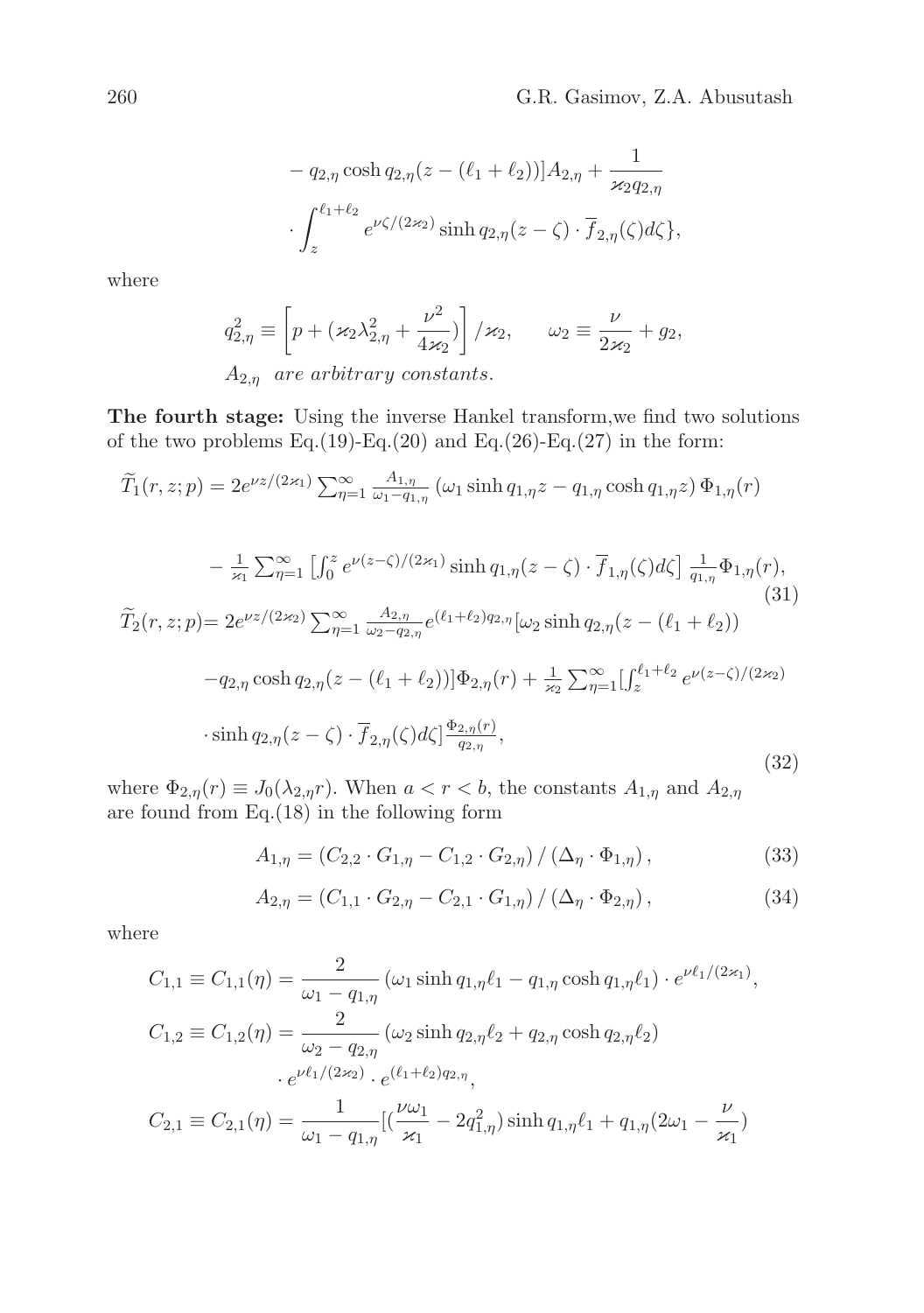$$
\cosh q_{1,\eta} \ell_1] e^{\nu \ell_1/(2 \times 1)},
$$
  

$$
C_{2,2} \equiv C_{2,2}(\eta) = \frac{k}{\omega_2 - q_{2,\eta}} [(\frac{\nu \omega_2}{\varkappa_2} - 2q_{2,\eta}^2) \sinh q_{2,\eta} \ell_2 - q_{2,\eta} (2\omega_2 - \frac{\nu}{\varkappa_2})
$$
  

$$
\cosh q_{2,\eta} \ell_2] e^{\nu \ell_1/(2 \times 2)} \cdot e^{(\ell_1 + \ell_2) q_{2,\eta}},
$$

$$
G_{1,\eta} \equiv G_{1,\eta}(p,r) = \overline{F}_{2,\eta}^{(s)}(p) \cdot \Phi_{2,\eta}(r) + \overline{F}_{1,\eta}^{(s)}(p) \Phi_{1,\eta}(r)
$$

$$
G_{2,\eta} \equiv G_{2,\eta}(p,r) = k \left[ \frac{\nu}{2\kappa_2} \overline{F}_{2,\eta}^{(s)}(p) + \overline{F}_{2,\eta}^{(c)}(p) \right] \Phi_{2,\eta}(r)
$$

$$
+ \left[ \frac{\nu}{2\kappa_1} \overline{F}_{1,\eta}^{(s)}(p) + \overline{F}_{1,\eta}^{(c)}(p) \right] \Phi_{1,\eta}(r),
$$

$$
\Delta_{\eta} \equiv \Delta_{\eta}(p) = C_{1,1} \cdot C_{2,2} - C_{1,2} \cdot C_{2,1}, \quad k \equiv \frac{K_2}{K_1}
$$

$$
\overline{F}_{1,\eta}^{(s)} = \frac{1}{\varkappa_1 q_{1,\eta}} \int_0^{\ell_1} e^{\nu(\ell_1 - \zeta)/(2\varkappa_1)} \sinh q_{1,\eta}(\ell_1 - \zeta) \cdot \overline{f}_{1,\eta}(\zeta) d\zeta ,
$$
  

$$
\overline{F}_{1,\eta}^{(c)} = \frac{1}{\varkappa_1} \int_0^{\ell_1} e^{\nu(\ell_1 - \zeta)/(2\varkappa_1)} \cosh q_{1,\eta}(\ell_1 - \zeta) \cdot \overline{f}_{1,\eta}(\zeta) d\zeta,
$$

$$
\overline{F}_{2,\eta}^{(s)} = \frac{1}{\varkappa_2 q_{2,\eta}} \int_{\ell_1}^{\ell_1+\ell_2} e^{\nu(\ell_1-\zeta)/(2\varkappa_2)} \sinh q_{2,\eta}(\ell_1-\zeta) \cdot \overline{f}_{2,\eta}(\zeta) d\zeta,
$$
  

$$
\overline{F}_{2,\eta}^{(c)} = \frac{1}{\varkappa_2} \int_{\ell_1}^{\ell_1+\ell_2} e^{\nu(\ell_1-\zeta)/(2\varkappa_2)} \cosh q_{2,\eta}(\ell_1-\zeta) \cdot \overline{f}_{2,\eta}(\zeta) d\zeta.
$$

when  $0 < r < a$ , the constants  $A_{2,\eta}$  are obtained from the relation Eq.(17):

$$
A_{2,\eta} = \overline{F}_{2,\eta}^{(s)}(p)/C_{1,2}(\eta). \tag{35}
$$

The fifth stage: we look for the zeros of function $\Delta_{\eta}(p)$ . Using these relations for  $C_{i,j}$  (i, j = 1, 2) we write the equation  $\Delta_{\eta}(p) = 0$  in the form:

$$
\frac{\nu}{2} \left( \frac{k}{\varkappa_2} - \frac{1}{\varkappa_1} \right) (\omega_1 \sinh q_{1,\eta} \ell_1 - q_{1,\eta} \cosh q_{1,\eta} \ell_1) (\omega_2 \sinh q_{2,\eta} \ell_2 + q_{2,\eta} \cosh q_{2,\eta} \ell_2) \n- q_{1,\eta} (\omega_1 \cosh q_{1,\eta} \ell_1 - q_{1,\eta} \sinh q_{1,\eta} \ell_1) (\omega_2 \sinh q_{2,\eta} \ell_2 + q_{2,\eta} \cosh q_{2,\eta} \ell_2)
$$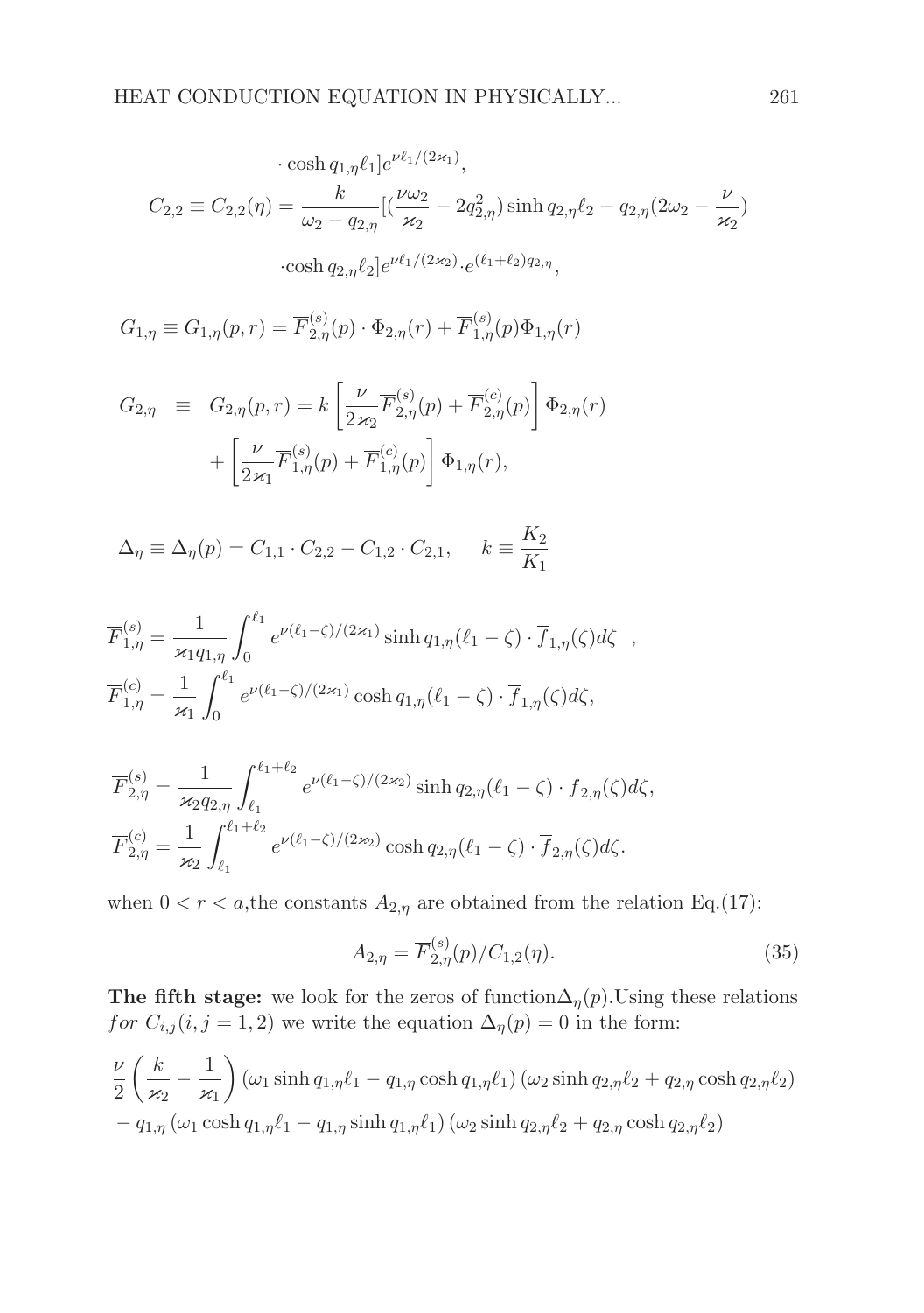$$
-kq_{2,\eta} (\omega_1 \sinh q_{1,\eta} \ell_1 - q_{1,\eta} \cosh q_{1,\eta} \ell_1) (\omega_2 \cosh q_{2,\eta} \ell_2 + q_{2,\eta} \sinh q_{2,\eta} \ell_2) = 0.
$$
\n(36)  
\nIf  $\varkappa_1 \lambda_{1,\eta}^2 + \frac{\nu^2}{4\varkappa_1} > \varkappa_2 \lambda_{2,\eta}^2 + \frac{\nu^2}{4\varkappa_2}$ , then the equation Eq. (36) takes the form\n
$$
\frac{\nu}{2} (\frac{k}{\varkappa_2} - \frac{1}{\varkappa_1}) (\omega_1 \sin \beta_\eta \ell_1 - \beta_\eta \cos \beta_\eta \ell_1) (\omega_2 \sin \sqrt{\varkappa \beta_\eta^2 + \gamma_\eta^2} \ell_2 + \sqrt{\varkappa \beta_\eta^2 + \gamma_\eta^2}
$$
\n
$$
\cdot \cos \sqrt{\varkappa \beta_\eta^2 + \gamma_\eta^2} \ell_2) - \beta_\eta (\omega_1 \cos \beta_\eta \ell_1 + \beta_\eta \sin \beta_\eta \ell_1) (\omega_2 \sin \sqrt{\varkappa \beta_\eta^2 + \gamma_\eta^2} \ell_2 + \sqrt{\varkappa \beta_\eta^2 + \gamma_\eta^2} \ell_2 + \sqrt{\varkappa \beta_\eta^2 + \gamma_\eta^2} \cos \sqrt{\varkappa \beta_\eta^2 + \gamma_\eta^2} \ell_2) - k \sqrt{\varkappa \beta_\eta^2 + \gamma_\eta^2} (\omega_1 \sin \beta_\eta \ell_1 - \beta_\eta \cos \beta_\eta \ell_1)
$$
\n
$$
\cdot (\omega_2 \cos \sqrt{\varkappa \beta_\eta^2 + \gamma_\eta^2} \ell_2 - \sqrt{\varkappa \beta_\eta^2 + \gamma_\eta^2} \sin \sqrt{\varkappa \beta_\eta^2 + \gamma_\eta^2} \ell_2) = 0.
$$
\n(37)

where

$$
\varkappa \equiv \varkappa_1/\varkappa_2 \; , \; \; \gamma_\eta^2 \equiv \frac{1}{\varkappa_2} \left[ \left( \varkappa_1 \lambda_{1,\eta}^2 + \frac{\nu^2}{4\varkappa_1} \right) - \left( \varkappa_2 \lambda_{2,\eta}^2 + \frac{\nu^2}{4\varkappa_2} \right) \right]
$$

The Eq.(37) is an algebraic equation for  $\beta_{\eta}$ , to prove that it has no complex root for this the equation,we introduce the following function:

$$
U(z; \beta_{\eta}) = \begin{cases} a_{1,\eta} e^{\nu z/(2\varkappa_1)} U_1(z; \beta_{\eta}), & \text{if } 0 < z < \ell_1, \\ a_{2,\eta} e^{\nu z/(2\varkappa_2)} U_2(z; \beta_{\eta}), & \text{if } \ell_1 < z < \ell_1 + \ell_2, \end{cases}
$$

(the conjugate subsidiary function to  $\beta_{\eta}$ ), where  $\beta_{\eta}$  is the root of the Eq.(37),

$$
U_1(z; \beta_\eta) \equiv \omega_1 \sin \beta_\eta z - \beta_\eta \cos \beta_\eta z,
$$
  
\n
$$
U_2(z; \beta_\eta) \equiv \omega_2 \sin \beta_{2,\eta} ((\ell_1 + \ell_2) - z) + \beta_{2,\eta} \cos \beta_{2,\eta} ((\ell_1 + \ell_2) - z),
$$
  
\n
$$
\beta_{2,\eta} \equiv \sqrt{\varkappa \beta_\eta^2 + \gamma_\eta^2},
$$

$$
a_{1,\eta} \equiv K_2 e^{\nu \ell_1/(2\varkappa_2)} \left( \frac{\nu}{2\varkappa_2} U_2(\ell_1; \beta_\eta) + U_2'(\ell_1; \beta_\eta) \right),
$$
  

$$
a_{2,\eta} \equiv K_1 e^{\nu \ell_1/(2\varkappa_1)} \left( \frac{\nu}{2\varkappa_1} U_1(\ell_1; \beta_\eta) + U_1'(\ell_1; \beta_\eta) \right),
$$

It is evident that  $U$  satisfies the following relations

$$
\left(\frac{d}{dz} - g_1\right) U(z; \beta_\eta)|_{z=0} = 0,
$$
\n(38)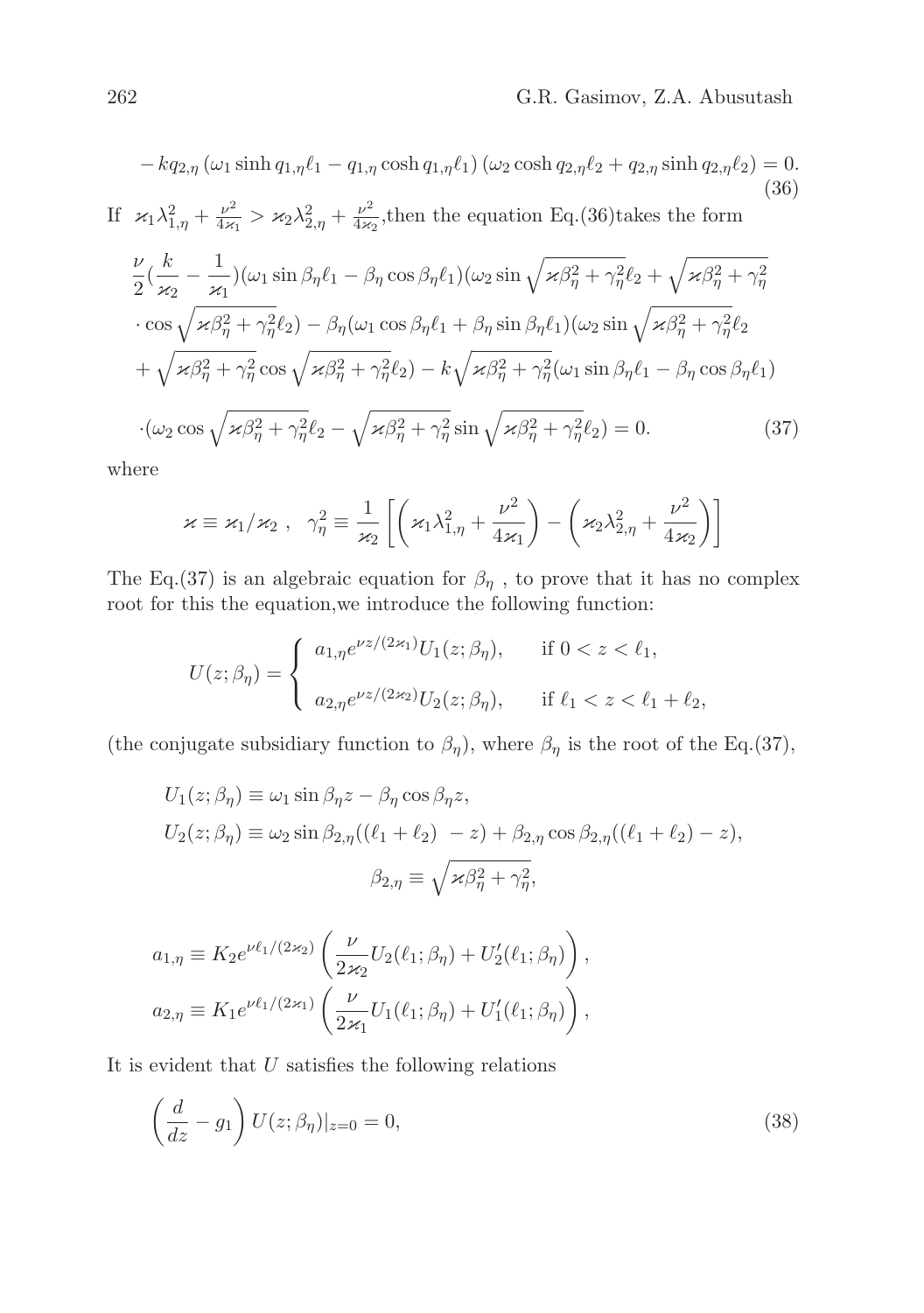$$
\left(\frac{d}{dz} + g_2\right) U(z; \beta_\eta)|_{z=\ell_1+\ell_2} = 0.
$$
\n(39)

Since  $\beta_{\eta}$  is the root of the equation Eq.(37), we can prove that the function  $U(z; \beta_{\eta})$  satisfies two the conditions of continuity when  $z = \ell_1$  as follows

$$
a_{1,\eta}e^{\nu z/(2\varkappa_1)}U_1(z;\beta_\eta)|_{z=\ell_1} = a_{2,\eta}e^{\nu z/(2\varkappa_2)}U_2(z;\beta_\eta)|_{z=\ell_1},\tag{40}
$$

$$
K_1 a_{1,\eta} \frac{d}{dz} \left( e^{\nu z/(2\varkappa_1)} U_1(z;\beta_{\eta}) \right) |_{z=\ell_1} = K_2 a_{2,\eta} \frac{d}{dz} \left( e^{\nu z/(2\varkappa_2)} U_2(z;\beta_{\eta}) \right) |_{z=\ell_1}.
$$
\n(41)

On the other hand  $U$  satisfies the following relations:

$$
\left(\frac{d^2}{dz^2} + \beta_\eta^2\right) U_1(z; \beta_\eta) = 0, \qquad 0 < z < \ell_1,\tag{42}
$$

$$
\left(\frac{d^2}{dz^2} + \beta_{2,\eta}^2\right) U_2(z;\beta_{\eta}) = 0, \qquad \ell_1 < z < \ell_1 + \ell_2,
$$
\n(43)

we suppose that  $\beta_{\eta} = \beta_{\eta}^{(1)} + i \beta_{\eta}^{(2)}$ ,  $\alpha_{\eta} \equiv \overline{\beta}_{\eta} = \beta_{\eta}^{(1)} - i \beta_{\eta}^{(2)}$ , then the two roots are complex conjugate of the equation Eq. $(37)$ , thus, we obtain

$$
\left(\frac{d^2}{dz^2} + \alpha_\eta^2\right) U_1(z; \alpha_\eta) = 0, \qquad 0 < z < \ell_1,\tag{44}
$$

$$
\left(\frac{d^2}{dz^2} + \alpha_{2,\eta}^2\right) U_2(z; \alpha_{\eta}) = 0 \quad , \qquad \ell_1 < z < \ell_1 + \ell_2 \quad , \tag{45}
$$
  

$$
\alpha_{2,\eta}^2 \equiv \varkappa \alpha_{\eta}^2 + \gamma_{\eta}^2.
$$

From Eq.(42)and Eq.(44) we find that:

$$
\left(\beta_{\eta}^{2} - \alpha_{\eta}^{2}\right) \int_{0}^{\ell_{1}} \left(a_{1,\eta} e^{\nu z/(2\varkappa_{1})} U_{1}(z;\beta_{\eta})\right) \left(\overline{a}_{1,\eta} e^{\nu z/(2\varkappa_{1})} U_{1}(z;\alpha_{\eta})\right) dz + \int_{0}^{\ell_{1}} |a_{1,\eta}|^{2} \left[ \left(e^{\nu z/(2\varkappa_{1})} U_{1}(z;\beta_{\eta})\right)^{\prime\prime} \left(e^{\nu z/(2\varkappa_{1})} U_{1}(z;\alpha_{\eta})\right) \right] - \left(e^{\nu z/(2\varkappa_{1})} U_{1}(z;\alpha_{\eta})\right)^{\prime\prime} \left(e^{\nu z/(2\varkappa_{1})} U_{1}(z;\beta_{\eta})\right) dz = 0,
$$
\n(46)

and from Eq. $(43)$ -Eq. $(45)$ we get:

$$
\varkappa\left(\beta_{\eta}^2-\alpha_{\eta}^2\right)\int_{\ell_1}^{\ell_1+\ell_2}\left(a_{2,\eta}e^{\nu z/(2\varkappa_2)}U_2(z;\beta_{\eta})\right)\left(\overline{a}_{2,\eta}e^{\nu z/(2\varkappa_2)}U_2(z;\alpha_{\eta})\right)dz
$$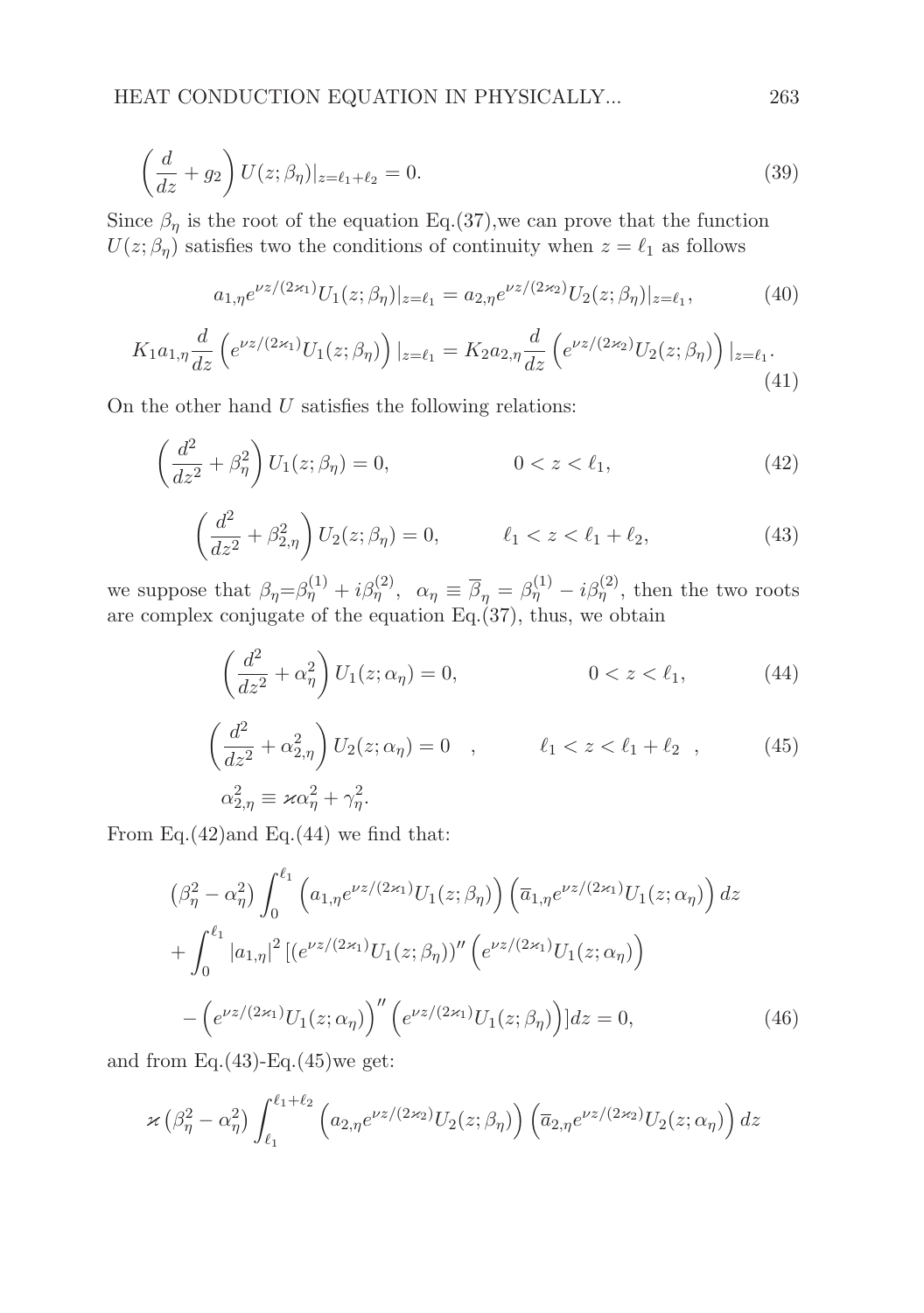$$
+ \int_{\ell_1}^{\ell_1 + \ell_2} |a_{2,\eta}|^2 \left[ \left( e^{\nu z/(2\kappa_2)} U_2(z;\beta_\eta) \right)'' \left( e^{\nu z/(2\kappa_2)} U_2(z;\alpha_\eta) \right) \right. \\ - \left( e^{\nu z/(2\kappa_2)} U_2(z;\alpha_\eta) \right)'' \left( e^{\nu z/(2\kappa_2)} U_2(z;\beta_\eta) \right) | dz = 0 \tag{47}
$$

From the relations Eq.(46)-Eq.(47), using Eq.(38)-Eq.(41), we obtain:

$$
\begin{split} &\left(\beta_{\eta}^{2}-\alpha_{\eta}^{2}\right)[K_{1}\int_{0}^{\ell_{1}}|a_{1,\eta}|^{2}\left(e^{\nu z/(2\varkappa_{1})}U_{1}(z;\beta_{\eta})\right)\left(e^{\nu z/(2\varkappa_{1})}U_{1}(z;\alpha_{\eta})\right)dz\\ &+K_{2}\varkappa\int_{\ell_{1}}^{\ell_{1}+\ell_{2}}|a_{2,\eta}|^{2}\left(e^{\nu z/(2\varkappa_{2})}U_{2}(z;\beta_{\eta})\right)\left(e^{\nu z/(2\varkappa_{2})}U_{2}(z;\alpha_{\eta})\right)dz\\ &=K_{1}\int_{0}^{\ell_{1}}|a_{1,\eta}|^{2}\left[\left(e^{\nu z/(2\varkappa_{1})}U_{1}(z;\beta_{\eta})\right)\left(e^{\nu z/(2\varkappa_{1})}U_{1}(z;\alpha_{\eta})\right)^{\prime\prime}\right] \end{split}
$$

$$
-\left(e^{\nu z/(2\varkappa_1)}U_1(z;\alpha_\eta)\right)\left(e^{\nu z/(2\varkappa_1)}U_1(z;\beta_\eta)\right)''|dz
$$
  
+  $K_2\int_{\ell_1}^{\ell_1+\ell_2}|a_{2,\eta}|^2\left[\left(e^{\nu z/(2\varkappa_2)}U_2(z;\beta_\eta)\right)\left(e^{\nu z/(2\varkappa_2)}U_2(z;\alpha_\eta)\right)''\right]$   
-  $\left(e^{\nu z/(2\varkappa_2)}U_2(z;\alpha_\eta)\right)\left(e^{\nu z/(2\varkappa_2)}U_2(z;\beta_\eta)\right)''|dz$ 

$$
= K_1 \{ \left[ \left( a_{1,\eta} e^{\nu z/(2\varkappa_1)} U_1(z;\beta_\eta) \right) \left( \overline{a}_{1,\eta} e^{\nu z/(2\varkappa_1)} U_1(z;\alpha_\eta) \right)' \right]_0^{\ell_1} - \left[ \left( \overline{a}_{1,\eta} e^{\nu z/(2\varkappa_1)} U_1(z;\alpha_\eta) \right) \left( a_{1,\eta} e^{\nu z/(2\varkappa_1)} U_1(z;\beta_\eta) \right)' \right]_0^{\ell_1}
$$

$$
- \int_0^{\ell_1} \left( a_{1,\eta} e^{\nu z/(2\varkappa_1)} U_1(z;\beta_\eta) \right)' \left( \overline{a}_{1,\eta} e^{\nu z/(2\varkappa_1)} U_1(z;\alpha_\eta) \right)' dz + \int_0^{\ell_1} \left( \overline{a}_{1,\eta} e^{\nu z/(2\varkappa_1)} U_1(z;\alpha_\eta) \right)' \left( a_{1,\eta} e^{\nu z/(2\varkappa_1)} U_1(z;\beta_\eta) \right)' dz \}
$$

$$
+ K_2 \{ \left[ \left( a_{2,\eta} e^{\nu z/(2\varkappa_2)} U_2(z;\beta_\eta) \right) \left( \overline{a}_{2,\eta} e^{\nu z/(2\varkappa_2)} U_2(z;\alpha_\eta) \right)' \right]_{\ell_1}^{\ell_1 + \ell_2}
$$

$$
- \left[ \left( \overline{a}_{2,\eta} e^{\nu z/(2\varkappa_2)} U_2(z;\alpha_\eta) \right) \left( a_{2,\eta} e^{\nu z/(2\varkappa_2)} U_2(z;\beta_\eta) \right)' \right]_{\ell_1}^{\ell_1 + \ell_2}
$$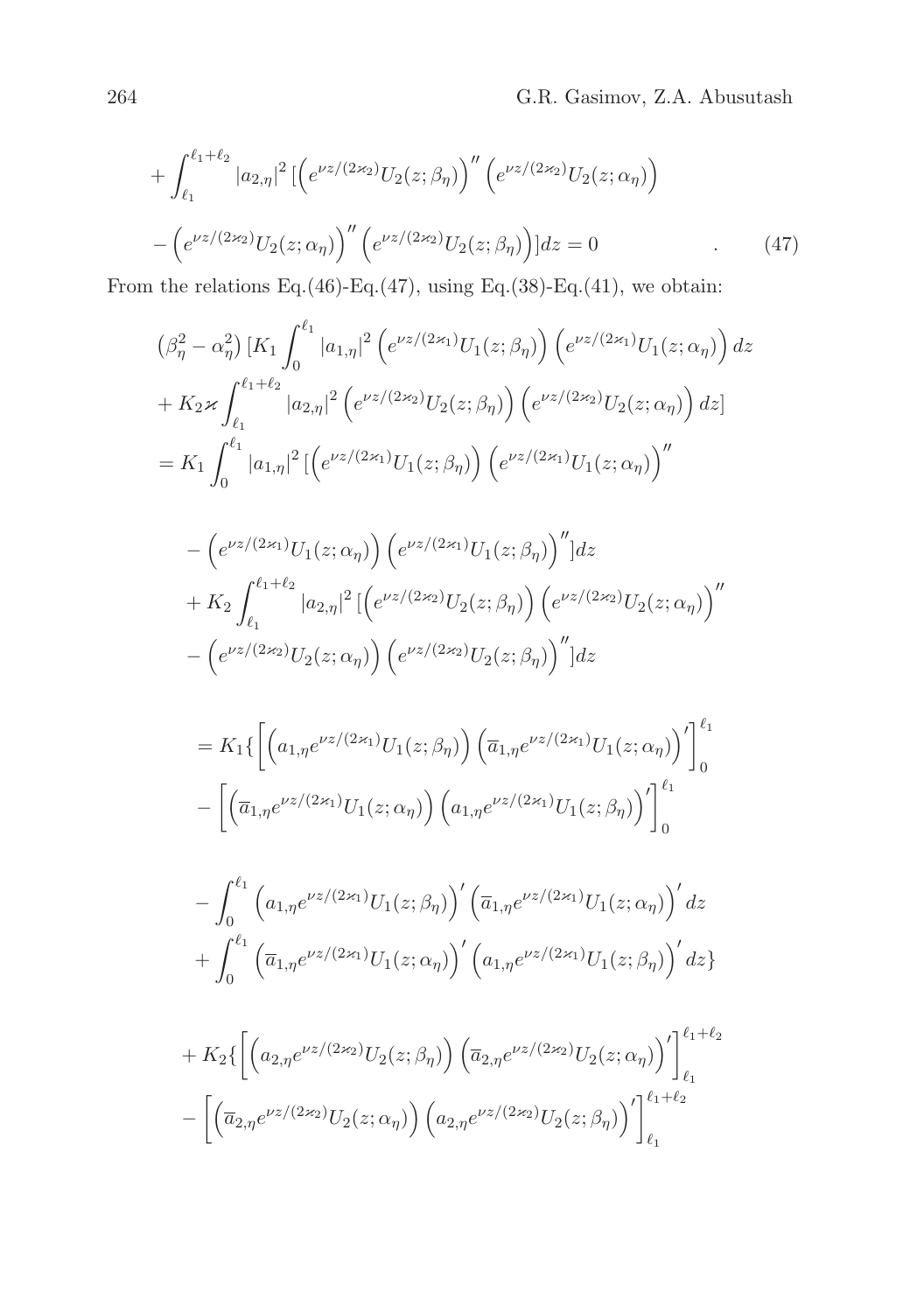$$
-\int_{\ell_{1}}^{\ell_{1}+\ell_{2}} \left( a_{2,\eta} e^{\nu z/(2\kappa_{2})} U_{2}(z;\beta_{\eta}) \right)' \left( \overline{a}_{2,\eta} e^{\nu z/(2\kappa_{2})} U_{2}(z;\alpha_{\eta}) \right)' dz + \int_{\ell_{1}}^{\ell_{1}+\ell_{2}} \left( \overline{a}_{2,\eta} e^{\nu z/(2\kappa_{2})} U_{2}(z;\alpha_{\eta}) \right)' \left( a_{2,\eta} e^{\nu z/(2\kappa_{2})} U_{2}(z;\beta_{\eta}) \right)' dz = a_{1,\eta} e^{\nu z/(2\kappa_{1})} U_{1}(z;\beta_{\eta}) \left|_{z=\ell_{1}} \left[ K_{1}(\overline{a}_{1,\eta} e^{\nu z/(2\kappa_{1})} U_{1}(z;\alpha_{\eta}))' \right|_{z=\ell_{1}} \right. - K_{2}(\overline{a}_{2,\eta} e^{\nu z/(2\kappa_{2})} U_{2}(z;\alpha_{\eta}))' \left|_{z=\ell_{1}} \right] - (\overline{a}_{1,\eta} e^{\nu z/(2\kappa_{1})}(z;\alpha_{\eta})) \left|_{z=\ell_{1}} \right. \cdot \left[ K_{1} a_{1,\eta} e^{\nu z/(2\kappa_{1})} U_{1}(z;\beta_{\eta}) \right|_{z=\ell_{1}} - K_{2} (a_{2,\eta} e^{\nu z/(2\kappa_{2})} U_{2}(z;\beta_{\eta})) \left|_{z=\ell_{1}} \right] - K_{1} |a_{1,\eta}|^{2} \left[ -\beta_{\eta} (\frac{\nu}{2\kappa_{1}}(-\alpha_{\eta}) + \omega_{1}\alpha_{\eta}) + \alpha_{\eta} (\frac{\nu}{2\kappa_{1}}(-\beta_{\eta}) + \omega_{1}\beta_{\eta}) \right] + K_{2} |a_{2,\eta}|^{2} \left[ e^{\nu(\ell_{1}+\ell_{2})/(2\kappa_{2})} U_{2}(\ell_{1}+\ell_{2};\beta_{\eta}) (-g_{2}) e^{\nu(\ell_{1}+\ell_{2})/(2\kappa_{2})} U_{2}(\ell_{1}+\ell_{2};\alpha_{\eta}) \right. - e^{\nu(\ell_{1}+\ell_{2})/(2\kappa_{2})} U_{2}(\ell_{1}+\ell_{2};\alpha_{\eta})
$$

Since  $\alpha_{\eta}$  and  $\beta_{\eta}$  are two complex conjugate numbers, so,  $U_1(z; \beta_{\eta})$  and  $U_1(z; \alpha_{\eta})$ , also  $U_2(z;\beta_\eta)$  and  $U_2(z;\alpha_\eta)$ , are two conjugate functions. So from the last relation, we deduce that:

 $(\beta_{\eta}^2 - \alpha_{\eta}^2)$ . [(the positive number)] = 0. Hence, we find that  $\beta_{\eta}^{(1)}\beta_{\eta}^{(2)}=0$ .

This is contradiction.

Thus we see that Eq.(37) has only real roots.

We can write equation Eq.(37) in the form

$$
\frac{\left(\frac{\nu\omega_{1}}{2\varkappa_{1}\beta_{\eta}}+\beta_{\eta}\right)-\left(\frac{\nu}{2\varkappa_{1}}-\omega_{1}\right)\cot\beta_{\eta}\ell_{1}}{k\left(\frac{\omega_{1}}{\beta_{\eta}}-\cot\beta_{\eta}\ell_{1}\right)}=\frac{\left(\frac{\nu\omega_{2}}{2\varkappa_{2}\beta_{2,\eta}}+\beta_{2,\eta}\right)+\left(\frac{\nu}{2\varkappa_{2}}-\omega_{2}\right)\cot\beta_{2,\eta}\ell_{2}}{\left(\frac{\omega_{1}}{\beta_{2,\eta}}+\cot\beta_{2,\eta}\ell_{2}\right)},\tag{48}
$$

so,(dividing the equation Eq.(37) by  $\sin \beta_{\eta} \ell_1 \cdot \sin \sqrt{\varkappa \beta_{\eta}^2 + \gamma_{\eta}^2} \ell_2$ ; if it were the common roots for equations  $\sin \beta_\eta \ell_1 = 0$  ,  $\sin \sqrt{\varkappa \beta_\eta^2 + \gamma_\eta^2} \ell_2 = 0$ ; there are  $m_1, m_2$ are two natural numbers, where  $\beta_{\eta} \ell_1 = m_1 \pi^{\mathbf{R}}$ ,  $\beta_{2,\eta} \ell_2 = m_2 \pi$ , and substituting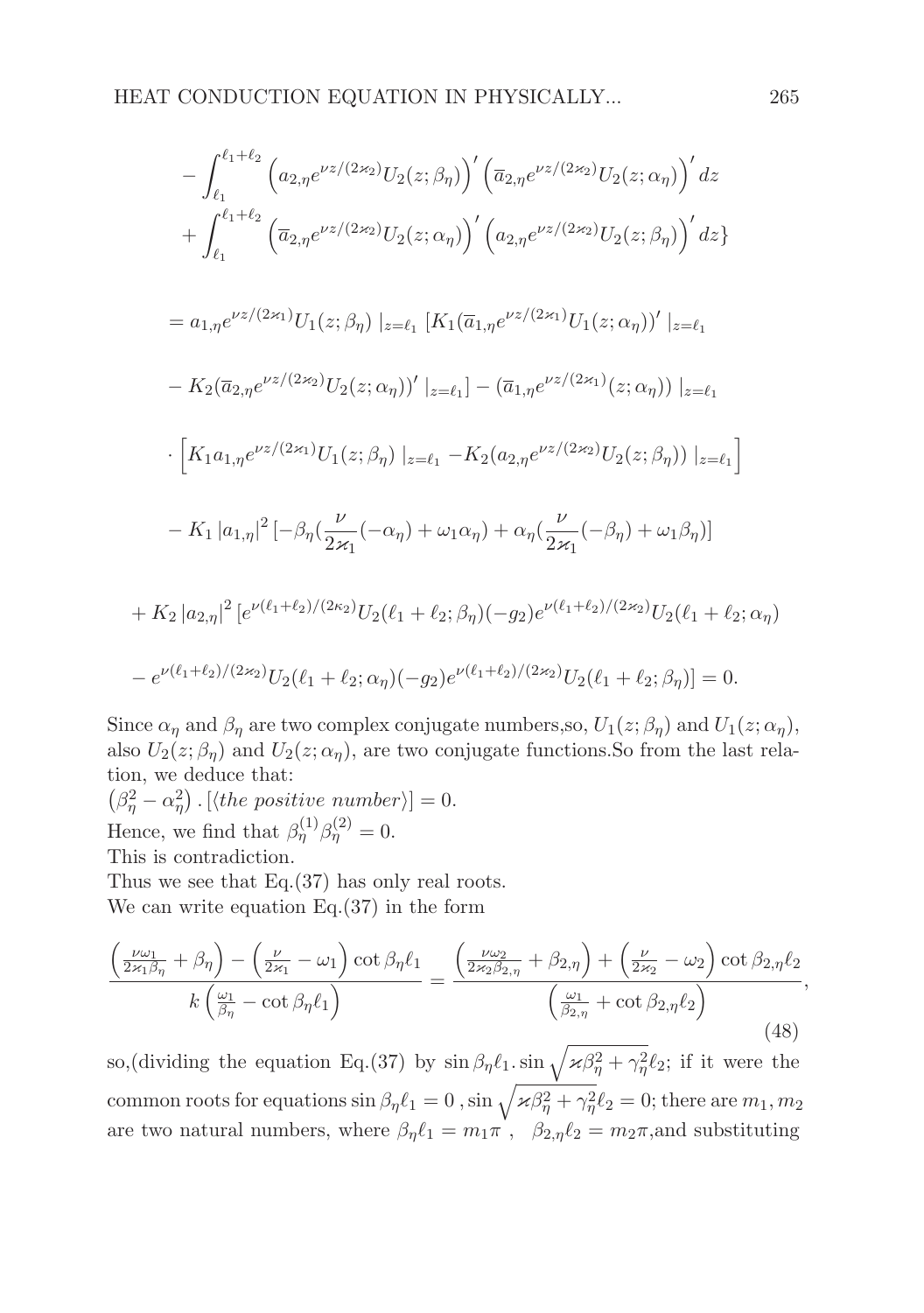in the equation Eq.(37),we obtain:

$$
(-1)^{m_1+m_2}\frac{m_1\pi}{\ell_1}\cdot\frac{m_2\pi}{\ell_2}\left[\frac{\nu}{2}\left(\frac{k}{\varkappa_2}-\frac{1}{\varkappa_1}\right)+\omega_1-k\omega_2\right]=0
$$

$$
\implies g_1+g_2=0,
$$

and this is impossible ).

We can prove that the left hand side of the relation Eq.(48)is a decreasing function in  $\beta_n$  in each interval:

$$
(\beta.1): \qquad \left(\beta_{\eta}^{(n)}, \frac{n\pi}{\ell_1}\right) \cup \left(\frac{n\pi}{\ell_1}, \beta_{\eta}^{(n+1)}\right) , \qquad n = 1, 2, \dots
$$

where  $\beta_{\eta}^{(n)}$  are the roots of the equation

$$
\cot \beta_{\eta} \ell_1 = \frac{\omega_1}{\beta_{\eta}},
$$

and the right hand side of the relation Eq.(48)is an increasing function with respect to  $\beta_{2,n}$  in each interval:

$$
(\beta.2): \qquad \left(\beta_{2,\eta}^{(n)}, \frac{n\pi}{\ell_2}\right) \cup \left(\frac{n\pi}{\ell_2}, \beta_{2,\eta}^{(n+1)}\right) , \qquad n = 1, 2, ...
$$

where  $\beta_{2,\eta}^{(n)}$  are the roots of the equation

$$
\cot \beta_{2,\eta}\ell_2=-\frac{\omega_2}{\beta_{2,\eta}}.
$$

We have thus proved that the equation has only real, simple and an infinite numbers; in each interval in( $\beta$ .1), ( $\beta$ .2) the positive roots for this equation, and the negative roots are equal in absolute value to the positive ones.

The sixth stage: we apply the inverse Laplace transform with respect  $\text{to}(t)$ of the two relations Eq.(25), Eq.(34). Substituting the relations Eq.(31), Eq.(34) and Eq.(35) in two the relations Eq.(25), Eq.(34)and using Cauchy's theory of residues, on the basis of the results of the fifth stage, we obtain a solution to the problem under study in the form:

$$
T_1(r, z, t) = e^{-\nu(\ell_1 - z)/(2\varkappa_1)} \sum_{\eta=1}^{\infty} \sum_{m=1}^{\infty} \varphi_1(z, \beta_{\eta m}) \{ \varphi_2(\ell_2, \beta_{2, \eta m}) \left[ \frac{1}{\varkappa_1} \beta_{2, \eta m} \right. \\ \cdot \int_0^{\ell_1} \left( \frac{\nu}{2} \left( \frac{k}{\varkappa_2} - \frac{1}{\varkappa_1} \right) R^s(\zeta; \beta_{\eta m}) - R^c(\zeta; \beta_{\eta m}) \right) \overline{f}_{1, \eta}(\zeta) d\zeta \Phi_{1, \eta}(r)
$$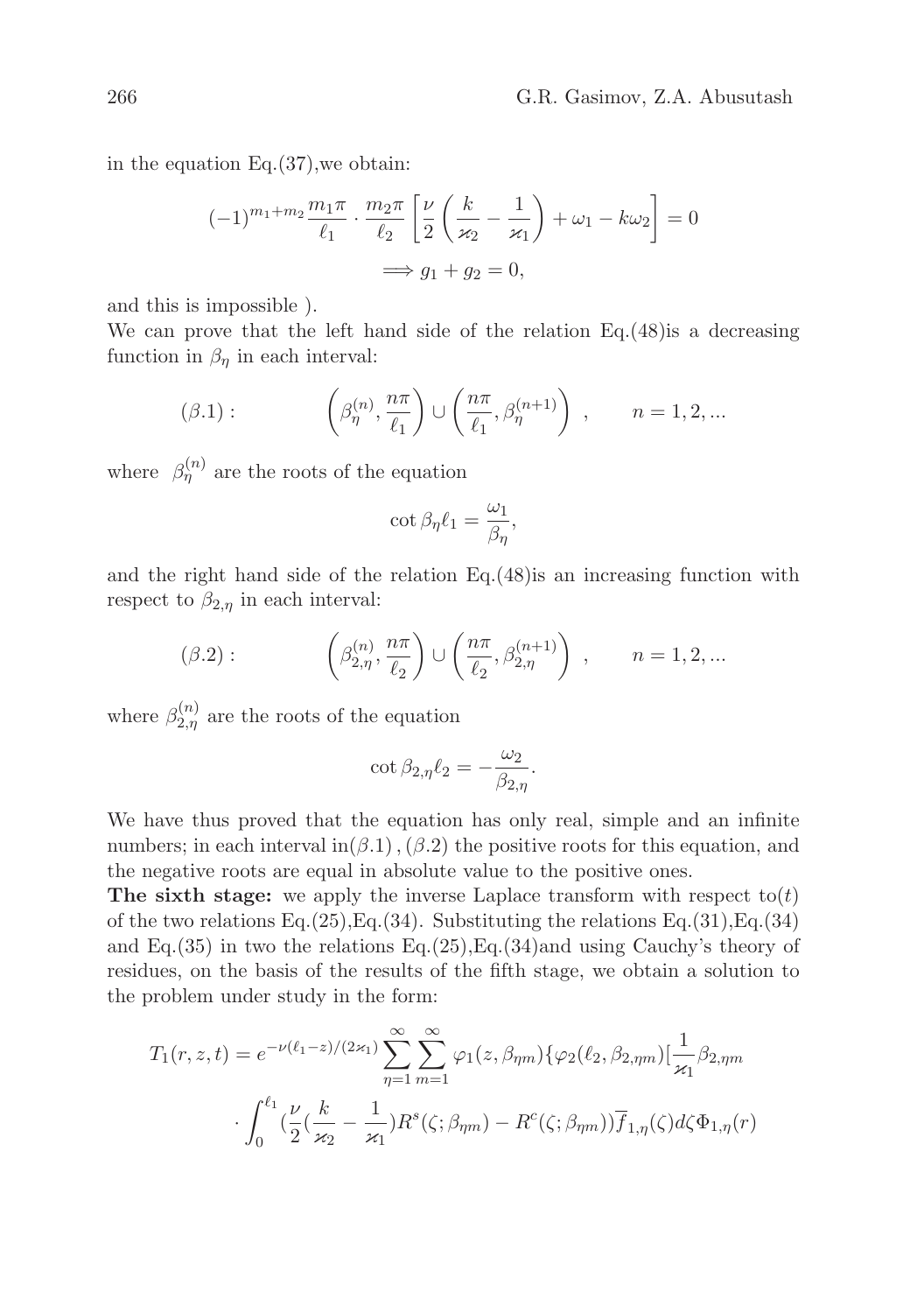$$
-\frac{k}{\varkappa_2}\beta_{\eta m}\int_{\ell_1}^{\ell_1+\ell_2} R_2^c(\zeta;\beta_{2,\eta m})\overline{f}_{2,\eta}(\zeta)d\zeta\Phi_{2,\eta}(r)]
$$
  

$$
-\kappa\varphi'_{2,z}(\ell_2,\beta_{2,\eta m})Q(r,\beta_{\eta m})\}S_{\eta m}(t),
$$

$$
T_2(r, z, t) = e^{-\nu(\ell_1 - z)/(2\kappa_2)} \sum_{\eta=1}^{\infty} \sum_{m=1}^{\infty} \varphi_2(\ell_1 + \ell_2 - z, \beta_{\eta m}) \{\varphi_1(\ell_1, \beta_{\eta m})\frac{1}{\kappa_2} \n\cdot [-\beta_{2,\eta m} \int_0^{\ell_1} R^c(\zeta; \beta_{\eta m}) \overline{f}_{1,\eta}(\zeta) d\zeta \Phi_{1,\eta}(r) \n+ \beta_{\eta m} \int_{\ell_1}^{\ell_1 + \ell_2} (\frac{\nu}{2} (\frac{1}{\kappa_1} - \frac{k}{\kappa_2}) R_2^s(\zeta; \beta_{2,\eta m}) - R_2^c(\zeta; \beta_{2,\eta m}))
$$

$$
\cdot \overline{f}_{2,\eta}(\zeta) d\zeta \Phi_{2,\eta}(r)] + \varphi_{1,z}'(\ell_1, \beta_{\eta m}) Q(r, \beta_{\eta m}) \} \cdot S_{\eta m}(t),
$$

when  $a < r < b$ ,

$$
T_2(r, z, t) = -2e^{-\nu(\ell_1 - z)/(2\kappa_2)} \sum_{\eta=1}^{\infty} \sum_{j=1}^{\infty} \frac{\Phi_{2,\eta}(r)\varphi_2(\ell_1 + \ell_2 - z, \beta_{2,\eta j})}{\kappa_2 \beta_{2,\eta j} \varphi'_{2,\beta}(\ell_2, \beta_{2,\eta j})} \cdot \int_{\ell_1}^{\ell_1 + \ell_2} R_2^s(\zeta; \beta_{2,\eta j}) \overline{f}_{2,\eta}(\zeta) d\zeta \cdot e^{-\kappa_2(\beta_{2,\eta j}^2 + \lambda_{2,\eta}^2 + (\nu/(2\kappa_2))^2)t},
$$

when  $0 < r < a$  ,<br>where

$$
\varphi_1(z,\beta) \equiv \omega_1 \sin \beta z - \beta \cos \beta z,
$$
  
\n
$$
\varphi_2(z,\beta) \equiv \omega_2 \sin \beta z + \beta \cos \beta z,
$$
  
\n
$$
R^s(z;\beta) \equiv e^{\nu(\ell_1 - z)/(2\kappa_1)} \sin \beta(\ell_1 - z),
$$
  
\n
$$
R_2^s(z;\beta) \equiv e^{\nu(\ell_1 - z)/(2\kappa_2)} \sin \beta(\ell_1 - z),
$$
  
\n
$$
R^c(z;\beta) \equiv e^{\nu(\ell_1 - z)/(2\kappa_1)} \beta \cos \beta(\ell_1 - z),
$$
  
\n
$$
R_2^c(z;\beta) \equiv e^{\nu(\ell_1 - z)/(2\kappa_2)} \beta \cos \beta(\ell_1 - z),
$$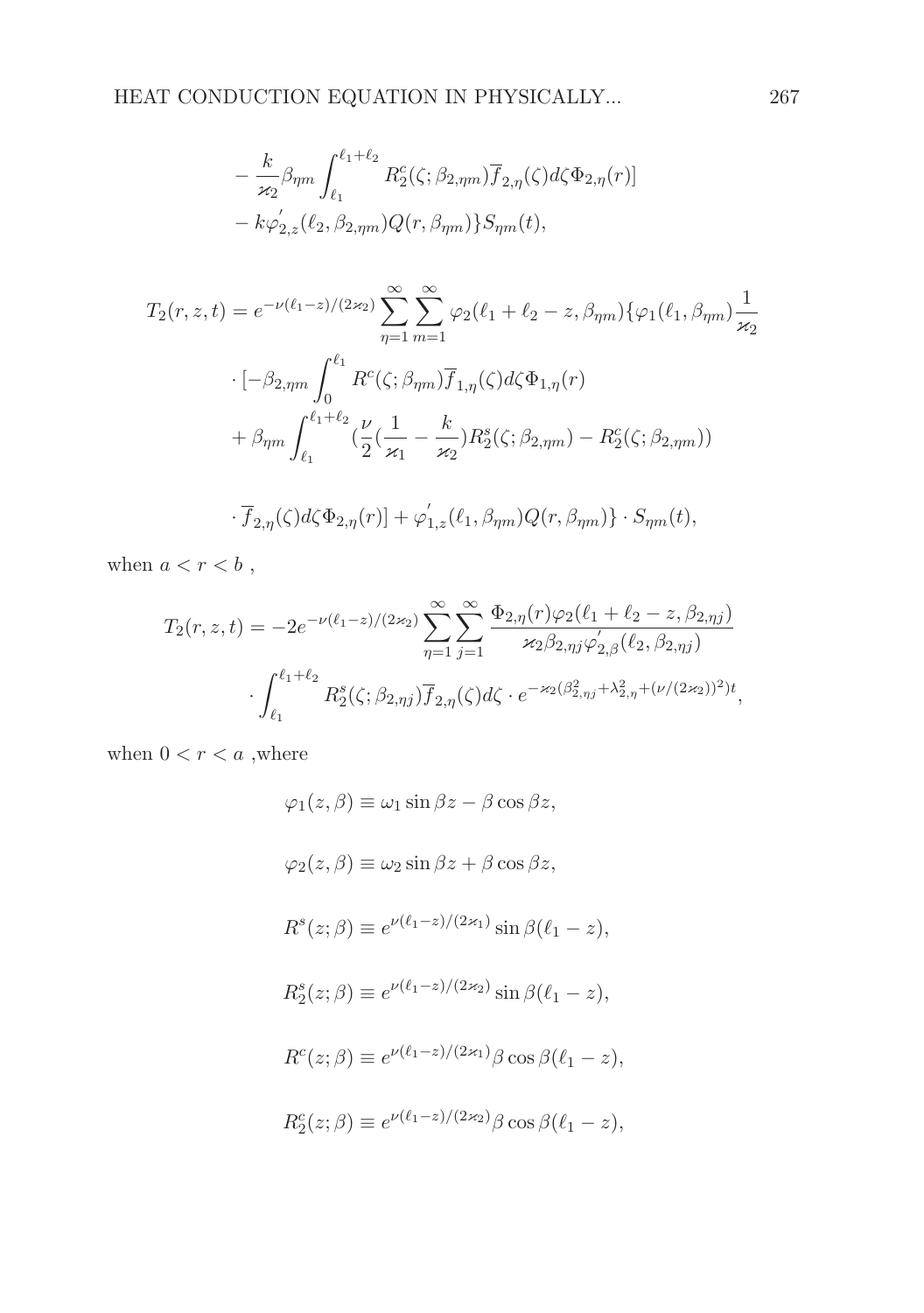$$
Q(r,\beta_{\eta m}) \equiv \frac{1}{\varkappa_1} \beta_{2,\eta m} \int_0^{\ell_1} R^s(\zeta;\beta_{\eta m}) \overline{f}_{1,\eta}(\zeta) d\zeta \Phi_{1,\eta}(r)
$$

$$
+ \frac{1}{\varkappa_2} \beta_{\eta m} \int_{\ell_1}^{\ell_1 + \ell_2} R^s_2(\zeta;\beta_{2,\eta m}) \overline{f}_{2,\eta}(\zeta) d\zeta \Phi_{2,\eta}(r),
$$
  
if  $\left(\varkappa_1 \lambda_{1,\eta}^2 + \frac{\nu^2}{4\varkappa_1}\right) > \left(\varkappa_2 \lambda_{2,\eta}^2 + \frac{\nu^2}{4\varkappa_2}\right)$ , then

 $\beta_{\eta m}$  are the positive roots of the equation

$$
\delta(\beta_{\eta}) \equiv \left[ \frac{\nu}{2} \left( \frac{k}{\varkappa_{2}} - \frac{1}{\varkappa_{1}} \right) \varphi_{1} (\ell_{1}, \beta_{\eta}) - \varphi_{1,z}'(\ell_{1}, \beta_{\eta}) \right] \varphi_{2} \left( \ell_{2}, \sqrt{\varkappa \beta_{\eta}^{2} + \gamma_{\eta}^{2}} \right)
$$

$$
-k \cdot \varphi_{1} (\ell_{1}, \beta_{\eta}) \varphi_{2,z}' \left( \ell_{2}, \sqrt{\varkappa \beta_{\eta}^{2} + \gamma_{\eta}^{2}} \right) = 0,
$$

$$
\beta_{2,\eta m} = \sqrt{\varkappa \beta_{\eta m}^{2} + \gamma_{\eta}^{2}} ; \qquad \gamma_{\eta}^{2} \equiv \frac{1}{\varkappa_{2}} \left[ \left( \varkappa_{1} \lambda_{1,\eta}^{2} + \frac{\nu^{2}}{4 \varkappa_{1}} \right) - \left( \varkappa_{2} \lambda_{2,\eta}^{2} + \frac{\nu^{2}}{4 \varkappa_{2}} \right) \right]
$$

$$
S_{\eta m}(t) = \frac{2}{\beta_{\eta m} \beta_{2,\eta m} \delta'(\beta_{\eta m})} \exp\{-\varkappa_{1} \left( \beta_{\eta m}^{2} + \lambda_{1,\eta}^{2} + (\nu/(2 \varkappa_{1}))^{2} \right) t \},
$$

$$
if \quad \left( \varkappa_{2} \lambda_{2,\eta}^{2} + \frac{\nu^{2}}{4 \varkappa_{2}} \right) > \left( \varkappa_{1} \lambda_{1,\eta}^{2} + \frac{\nu^{2}}{4 \varkappa_{1}} \right), \text{ then}
$$

 $\beta_{2,\eta m}$  are the positive roots of the equation

$$
\delta_2(\beta_{2,\eta}) \equiv \left[ \frac{\nu}{2} \left( \frac{k}{\varkappa_2} - \frac{1}{\varkappa_1} \right) \varphi_1 \left( \ell_1, \sqrt{\frac{1}{\varkappa} \beta_{2,\eta}^2 + \gamma_{2,\eta}^2} \right) - \varphi_{1,z}' \left( \ell_1, \sqrt{\frac{1}{\varkappa} \beta_{2,\eta}^2 + \gamma_{2,\eta}^2} \right) \right]
$$
  

$$
\cdot \varphi_2(\ell_2, \beta_{2,\eta}) - k \cdot \varphi_1 \left( \ell_1, \sqrt{\frac{1}{\varkappa} \beta_{2,\eta}^2 + \gamma_{2,\eta}^2} \right) \varphi_{2,z}'(\ell_2, \beta_{2,\eta}) = 0,
$$
  

$$
\beta_{\eta m} = \sqrt{\frac{1}{\varkappa} \beta_{2,\eta m}^2 + \gamma_{2,\eta}^2}; \qquad \gamma_{2,\eta}^2 \equiv \frac{1}{\varkappa_1} \left[ \left( \varkappa_2 \lambda_{2,\eta}^2 + \frac{\nu^2}{4 \varkappa_2} \right) - \left( \varkappa_1 \lambda_{1,\eta}^2 + \frac{\nu^2}{4 \varkappa_1} \right) \right],
$$
  

$$
S_{\eta m}(t) = \frac{2}{\beta_{\eta m} \beta_{2,\eta m} \delta_2'(\beta_{2,\eta m})} \exp\{-\varkappa_2 (\beta_{2,\eta m}^2 + \lambda_{2,\eta}^2 + (\nu/(2 \varkappa_2))^2)t\},
$$

 $\beta_{2,\eta j}$  are the positive roots of the equation

$$
\omega_2 \sin \beta_{2,\eta} \ell_2 + \beta_{2,\eta} \cos \beta_{2,\eta} \ell_2 = 0.
$$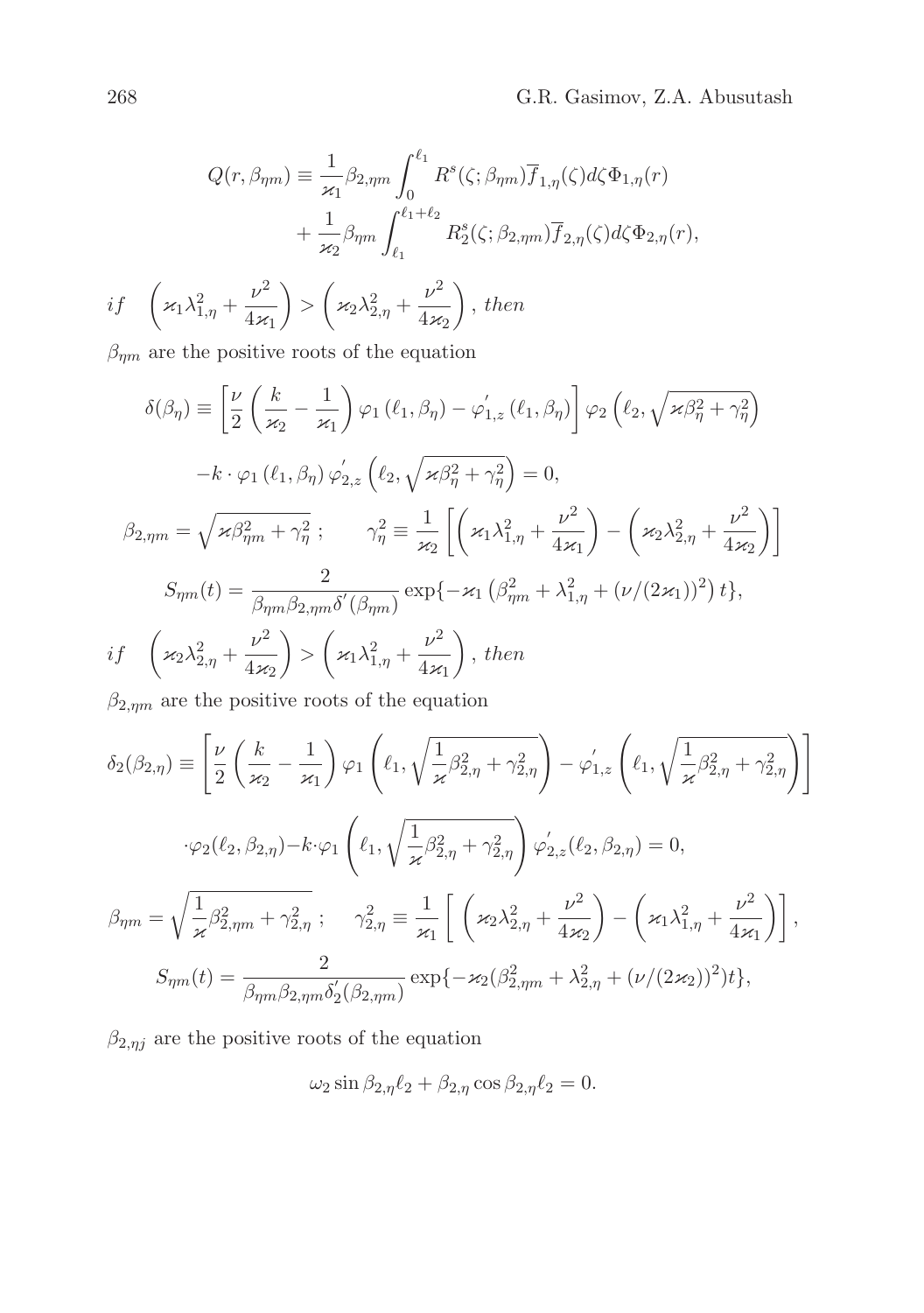### 4. Conclusion

In this paper, the spread heat in body which in two cylinders is studied, the solution behavior of the boundary problem is given as an infinite series using two sequences of integral transformation forms, Bessel function theory and the conditions of contact between the two cylinders. Hence we get the transcendental equation and using the theorem of type Dixon, we proved that equation has infinitely, simple and real roots. The behavior of eigenvalues spectral problem is determined. The obtained eigenfunctions are the kernel of integral transformations of kind Bessel function. This problem has numerous engineering applications, such as, the administration motion of bodies which consists of two cylinders or more. Also, machining, welding, grinding, internal combustion engines, as well as in a factory for the production of military, are all others practical examples.

#### Acknowledgements

The authors are very much grateful to Prof. Ahmed M. K. Tarabia and Dr. R. Tantawy members of mathematics department at Damietta university, Egypt for their valuable comments to bring the paper in the present form.

#### References

- [1] G. N. Watson, A Treatise on the Theory of Bessel Functions,  $2^{nd}$  edition. Cambridge University Press, Cambridge (1966).
- [2] H. S. Carslaw and J. C. Jaeger, *Conduction of Heat in Solids*,  $2^{nd}$  edition, Oxford University Press, London, England, UK (1959).
- [3] M. N. Özisik, *Heat Conduction*,  $2^{nd}$  edition, John Wiley and Sons, New ¯ York (1993).
- [4] A. M. Shahout, G. R. Gasimov and E. A. Rzayev, Solution problem of heat conduction in the circular hollow cylinder using the program Maple11 ,The Second Conference on Mathematical Sciences , Zarqa Private University, Jordan (October 22-23,2008), 63-73.
- [5] G. R. Gasimov, E. A. Rzayev and A. M. Aliev, Investigation of a solution problem of heat conduction in the moving bounded hollow cylinder , Pro-